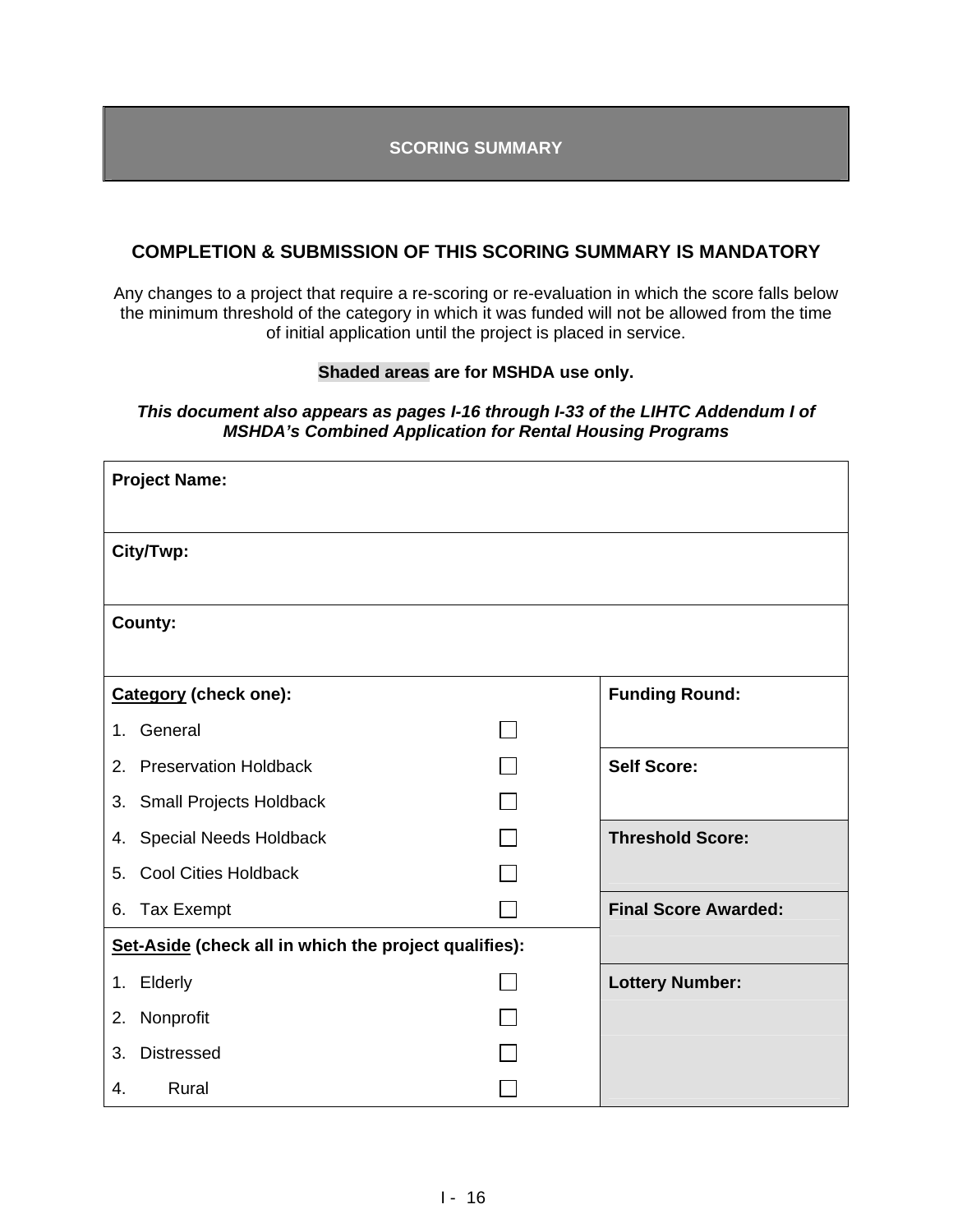| <b>Selection Criteria</b>                                                                                                                                                                                                                                                                                                                                                         | <b>Possible</b><br><b>Points</b> | <b>Self</b><br><b>Score</b> | <b>Awarded</b> |
|-----------------------------------------------------------------------------------------------------------------------------------------------------------------------------------------------------------------------------------------------------------------------------------------------------------------------------------------------------------------------------------|----------------------------------|-----------------------------|----------------|
| A. Project Location                                                                                                                                                                                                                                                                                                                                                               |                                  | <b>63 Points Total</b>      |                |
| 1. Housing Needs Characteristics                                                                                                                                                                                                                                                                                                                                                  |                                  |                             |                |
| <b>Census Tract Needs Score</b><br>a.<br>(From www.michigan.gov/mshda) <sup>1</sup><br>Census tract(s) #: _____________                                                                                                                                                                                                                                                           | 20                               |                             |                |
| b. County Needs Score<br>(From Tab N of Combined Application)                                                                                                                                                                                                                                                                                                                     | 10                               |                             |                |
| c. Location in Central City<br>(From Tab S of Combined Application)                                                                                                                                                                                                                                                                                                               | 5                                |                             |                |
| 2. Locality/Neighborhood                                                                                                                                                                                                                                                                                                                                                          |                                  |                             |                |
| Points will be awarded to projects that are located in<br>any of the following designated areas. Applicants will<br>receive 1 point for each designation up to a maximum<br>of 5 points total.                                                                                                                                                                                    | 5                                |                             |                |
| Empowerment Zone (See Tab L)<br>Enterprise Community (See Tab L)<br>• Renaissance Zone (See Tab M)*<br>Core Community (See Tab Y)<br>• County in which a total of fewer than 100 units have<br>been allocated tax credits (See Tab G)<br>• Cool Cities Neighborhood (See Tab FF)**<br>Renewal Community (See Tab L)<br>Federally recognized<br>٠<br>American Indian reservations* |                                  |                             |                |
| * Documentation must be provided in Exhibit 18. Include census<br>tract numbers where applicable.                                                                                                                                                                                                                                                                                 |                                  |                             |                |
| ** Documentation must be provided in Exhibit 18. Include census<br>tract numbers where applicable. If applying under the Cool Cities<br>Holdback, all information in Exhibit 27 must also be provided.                                                                                                                                                                            |                                  |                             |                |
|                                                                                                                                                                                                                                                                                                                                                                                   |                                  |                             |                |

<span id="page-1-0"></span> 1 Census Tract Needs Scores and Locality/Neighborhood Points can be obtained by locating the site using the LIHTC Point Scores system on MSHDA's web site. The LIHTC Point Score system may be found at

<sup>&</sup>lt;www.michigan.gov/mshda>. Under the box labeled "spotlight" is a link to the Combined Application for Rental Housing Programs. The link for the LIHTC Point Scores is located with the Combined Application. If a project is located in multiple census tracts with different scores, add the scores for each individual tract and divide by the total number of census tracts.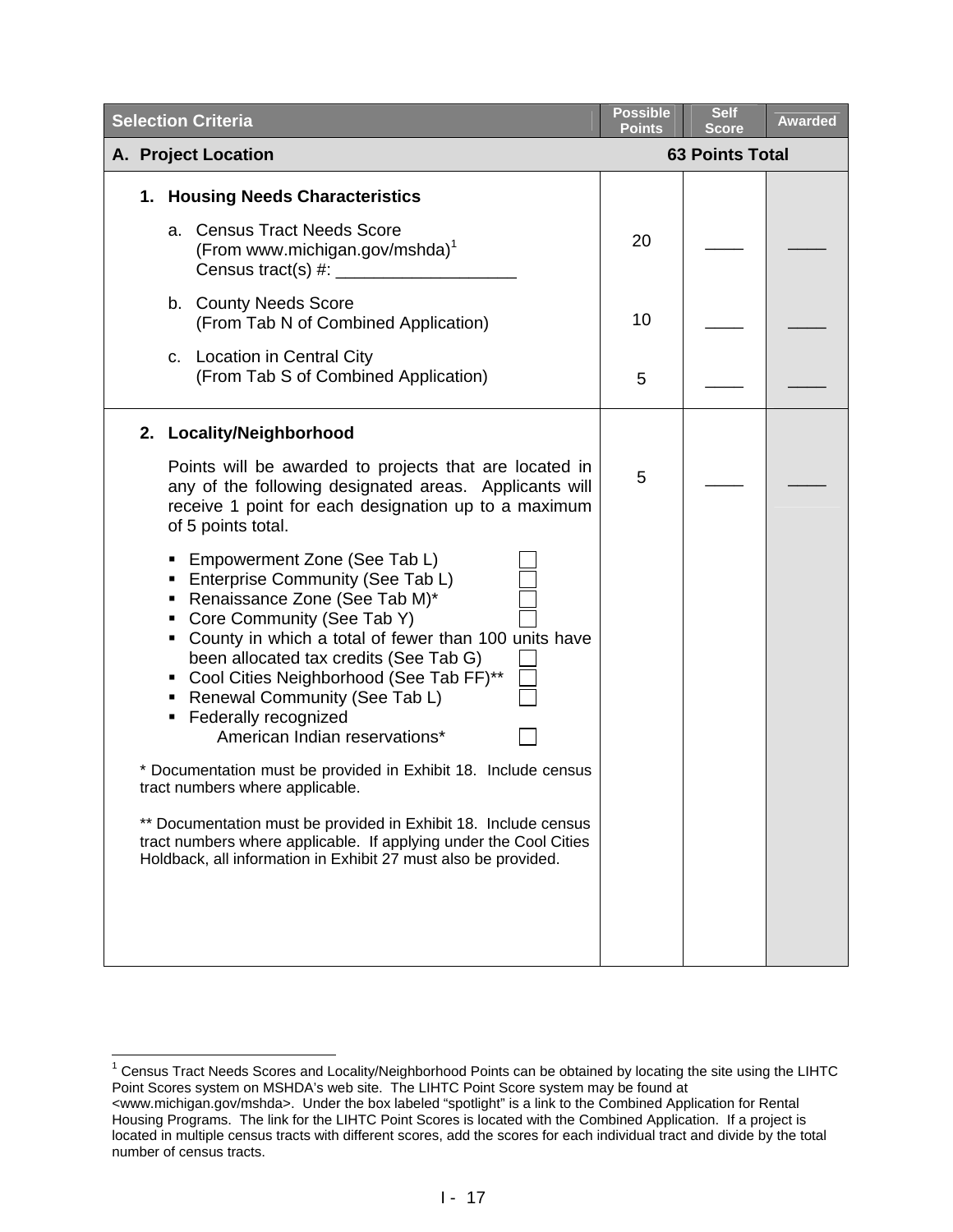| <b>Selection Criteria</b>                                                                                                                                                                                                                                                                     | <b>Possible</b><br><b>Points</b> | <b>Self</b><br><b>Score</b> | <b>Awarded</b> |
|-----------------------------------------------------------------------------------------------------------------------------------------------------------------------------------------------------------------------------------------------------------------------------------------------|----------------------------------|-----------------------------|----------------|
| 3. Walkable Community Features                                                                                                                                                                                                                                                                |                                  |                             |                |
| Points will be awarded to projects for each of the<br>following features:                                                                                                                                                                                                                     |                                  |                             |                |
| a. Sidewalks adjacent to multi-family buildings (or<br>throughout scattered-site projects) that connect to<br>sidewalks in surrounding area                                                                                                                                                   | 1                                |                             |                |
| b. Pedestrian street crossing within five hundred feet<br>of any residential structure that is part of the project                                                                                                                                                                            | 1                                |                             |                |
| c. Public transportation stop within five hundred feet of<br>any residential structure that is part of the project                                                                                                                                                                            | 1                                |                             |                |
| d. Commercial zone within one-quarter mile                                                                                                                                                                                                                                                    | 1                                |                             |                |
| e. Public park within one-quarter mile                                                                                                                                                                                                                                                        | 1                                |                             |                |
| f.<br>Within one-tenth mile of government-recognized<br>historic building/district                                                                                                                                                                                                            | 1                                |                             |                |
| g. Property adjacent to public street with maximum<br>speed limit of 25 mph                                                                                                                                                                                                                   | 1                                |                             |                |
| h. Property adjacent to public street with designated<br>bicycle lane                                                                                                                                                                                                                         | 1                                |                             |                |
| Local maps highlighting the project location and<br>features of the surrounding area must be included with<br>an application claiming any of the above points. Maps<br>must be legible and to scale, and specific distances to<br>local features must be indicated. (Submit as Exhibit 10)    |                                  |                             |                |
| 4. Sewer and Water Lines                                                                                                                                                                                                                                                                      |                                  |                             |                |
| Points will be awarded to new construction projects that<br>utilize existing sewer and water lines. Verification from<br>the municipality and/or local utility company verifying<br>the existence of water and sewer lines to the project<br>must be submitted. (Submit as part of Exhibit 4) | 5                                |                             |                |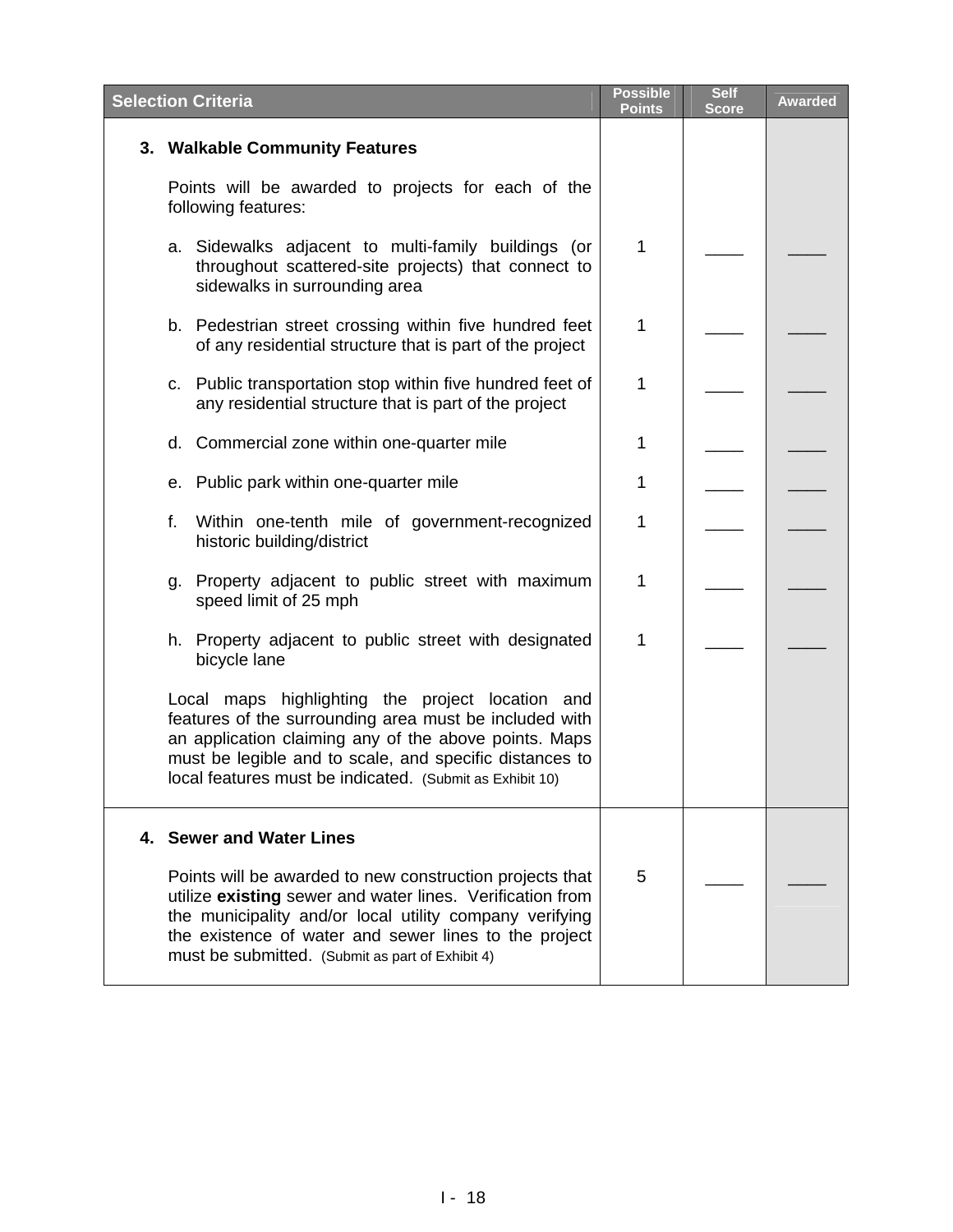| <b>Selection Criteria</b>                                                                                                                                                                                | <b>Possible</b><br><b>Points</b> | <b>Self</b><br><b>Score</b> | <b>Awarded</b> |
|----------------------------------------------------------------------------------------------------------------------------------------------------------------------------------------------------------|----------------------------------|-----------------------------|----------------|
| 5. Community Revitalization                                                                                                                                                                              |                                  |                             |                |
| projects in a location where a community<br>For<br>revitalization plan is in place and a sponsor can<br>demonstrate that the proposed development<br>contributes to the plan, points will be awarded to: |                                  |                             |                |
| a. Projects utilizing existing housing                                                                                                                                                                   | 5                                |                             |                |
| b. Projects located in a qualified census tract or on<br>tribal land                                                                                                                                     | 5                                |                             |                |
| Projects may receive points under both (a) and (b).                                                                                                                                                      |                                  |                             |                |

#### **B. Project Financing 20 Points Total 1. Tax Abatement**  A project application that submits evidence of local support in the form of tax abatement may receive points according to the chart below. These points will not be available to acquisition and/or rehabilitation projects for which tax abatement has previously been in place. To receive any points for tax abatement, any project specific tax abatement ordinance or area-wide tax abatement ordinance with a qualifying resolution submitted with an application must meet Authority requirements and must state the length of time the PILOT will be in effect. Projects located in the City of Detroit must submit the project specific tax abatement resolution or a copy of the Detroit tax abatement ordinance, and a letter from the City of Detroit stating that the project is eligible for tax abatement. If location in a Renaissance Zone is presented as evidence of tax abatement, the project must document that tax abatement will be effective for the 15 year compliance period. **Points will be awarded under the highest applicable category, not under multiple categories. Tax Abatement Categories** Elderly Project Family, Handicapped, Transitional, and/or Homeless Project Letter of support from local municipality **1 Point 2 Points**  Letter from municipality stating that the PILOT ordinance will be in effect for 15 years or more, it is on the approving board's agenda, and the date that the PILOT is expected to be approved **3 Points 4 Points**  Project-specific tax abatement ordinance in place for the 15 year **5 Points 10 Points**  10  $\Box$   $\Box$

compliance period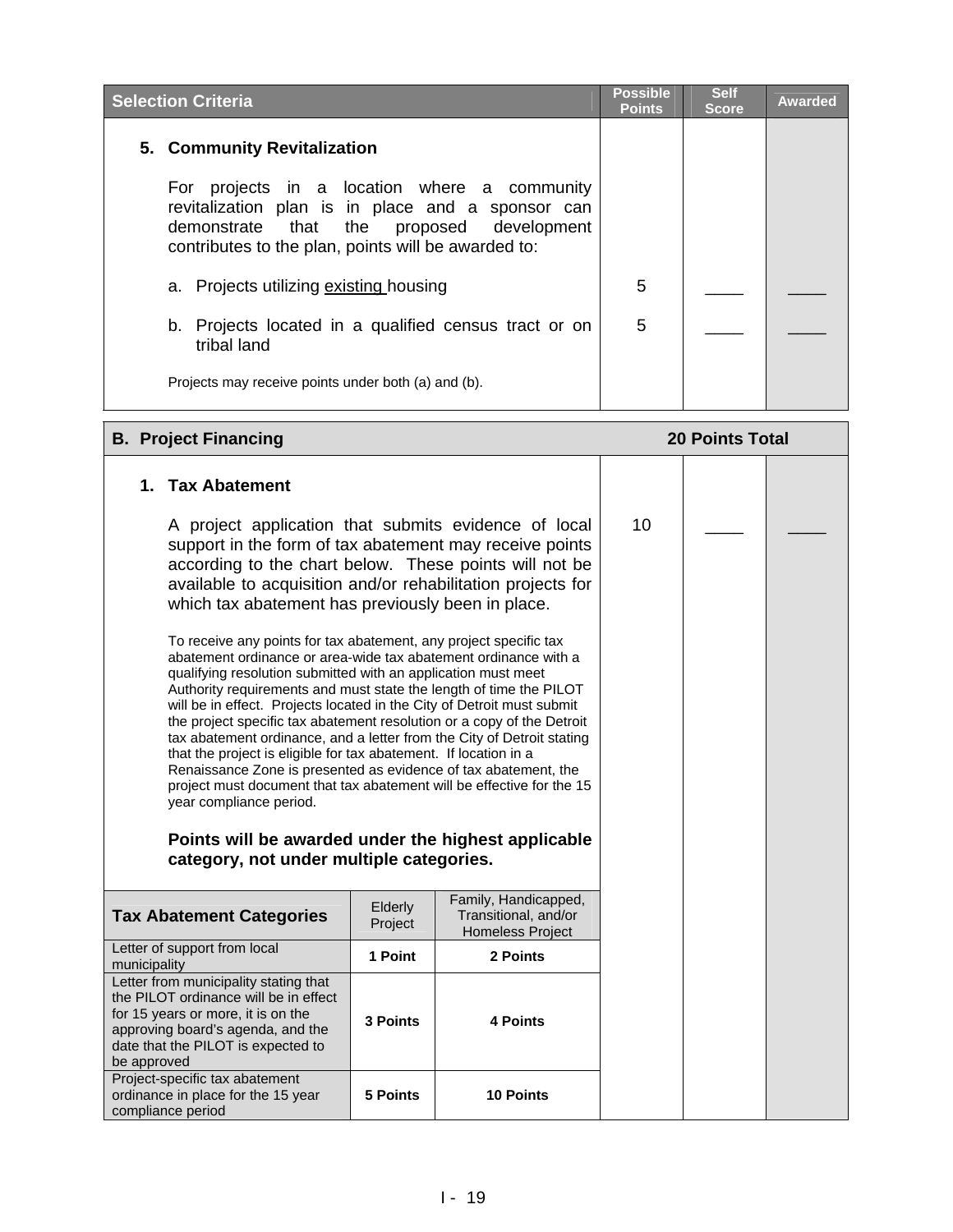| <b>Selection Criteria</b>                                                                                                                                                                                                                                                                                                                                                                                                                                                                                                                                                                                                                                                                                                                                        |            |                                                                                      | <b>Possible</b><br><b>Points</b> | <b>Self</b><br><b>Score</b> | <b>Awarded</b> |
|------------------------------------------------------------------------------------------------------------------------------------------------------------------------------------------------------------------------------------------------------------------------------------------------------------------------------------------------------------------------------------------------------------------------------------------------------------------------------------------------------------------------------------------------------------------------------------------------------------------------------------------------------------------------------------------------------------------------------------------------------------------|------------|--------------------------------------------------------------------------------------|----------------------------------|-----------------------------|----------------|
| 2. Federal, State, or Local Funding                                                                                                                                                                                                                                                                                                                                                                                                                                                                                                                                                                                                                                                                                                                              |            |                                                                                      |                                  |                             |                |
| Projects utilizing financing or contributions from federal,<br>state, or local sources (exclusive of Fannie Mae and<br>Freddie Mac) where the credit is needed to make a<br>project feasible or to serve very low income families<br>(e.g., HOME, CDBG, etc.) may receive from 2 to 10<br>points. Evidence of the financing (including amount,<br>terms, and interest rate), dated within 30 days of the<br>application due date, must be submitted with the<br>application. To obtain points for CIP or AHP financing, a<br>commitment letter from the FHLB must be submitted.<br>Points will be awarded only for long-term permanent<br>financing. Loan guarantees do not qualify for points.<br>(Refer to Section VI(A)(2) on page 14 of Primary Application) | 10         |                                                                                      |                                  |                             |                |
| <b>Funding Categories</b>                                                                                                                                                                                                                                                                                                                                                                                                                                                                                                                                                                                                                                                                                                                                        | <b>CIP</b> | MSHDA, HOME, RHS,<br>AHP, HUD, CDBG,<br>State/Federal Historic<br><b>Tax Credits</b> |                                  |                             |                |
| Projects utilizing federal, state or<br>local permanent financing for<br>10 - 40% of total costs                                                                                                                                                                                                                                                                                                                                                                                                                                                                                                                                                                                                                                                                 |            |                                                                                      |                                  |                             |                |
| Projects utilizing federal, state, or<br>local permanent financing for<br>more than 40% of total costs                                                                                                                                                                                                                                                                                                                                                                                                                                                                                                                                                                                                                                                           |            |                                                                                      |                                  |                             |                |
| Amount of total development cost: \$                                                                                                                                                                                                                                                                                                                                                                                                                                                                                                                                                                                                                                                                                                                             |            |                                                                                      |                                  |                             |                |

| Type of Financing | <b>Amount of Financing</b> | % of TDC |
|-------------------|----------------------------|----------|
|                   | จ                          | %        |
| ႒                 | Φ                          | $\%$     |
| 3.                | ◡                          | %        |
| -4.               | จ                          | %        |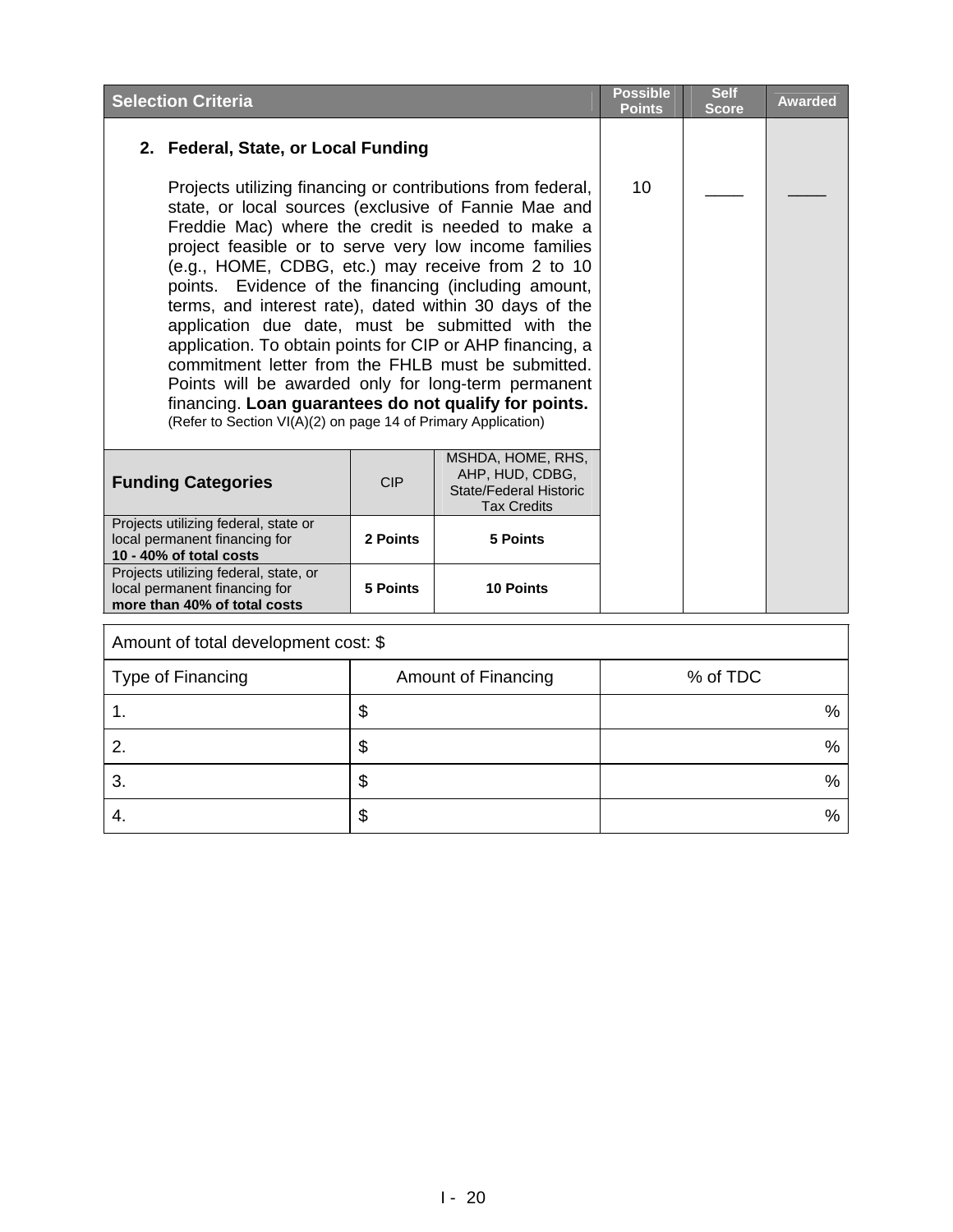| <b>Selection Criteria</b>                                                                                                                                                                                                                                                                                                                                                                                                                                                                                                                                                                                                                                                                                                                                                                                                                                                                        | <b>Possible</b><br>Points | <b>Self</b><br><b>Score</b> | <b>Awarded</b> |
|--------------------------------------------------------------------------------------------------------------------------------------------------------------------------------------------------------------------------------------------------------------------------------------------------------------------------------------------------------------------------------------------------------------------------------------------------------------------------------------------------------------------------------------------------------------------------------------------------------------------------------------------------------------------------------------------------------------------------------------------------------------------------------------------------------------------------------------------------------------------------------------------------|---------------------------|-----------------------------|----------------|
| <b>C. Project Characteristics</b>                                                                                                                                                                                                                                                                                                                                                                                                                                                                                                                                                                                                                                                                                                                                                                                                                                                                |                           | <b>105 Points Total</b>     |                |
| 1. Reservation for Families with Children / Community<br><b>Space for Elderly Projects</b>                                                                                                                                                                                                                                                                                                                                                                                                                                                                                                                                                                                                                                                                                                                                                                                                       |                           |                             |                |
| Family projects that reserve at least 10% of the two or<br>more bedroom units* for households with children will<br>receive 5 points. These points are not available to<br>projects serving the elderly.<br>(Refer to Section IV(B)(1) on page 10 of Primary Application)                                                                                                                                                                                                                                                                                                                                                                                                                                                                                                                                                                                                                        | 5                         |                             |                |
| Reserved units:<br>Total 2+ bedroom units*:<br>Percentage:                                                                                                                                                                                                                                                                                                                                                                                                                                                                                                                                                                                                                                                                                                                                                                                                                                       |                           |                             |                |
| $-$ or $-$                                                                                                                                                                                                                                                                                                                                                                                                                                                                                                                                                                                                                                                                                                                                                                                                                                                                                       |                           |                             |                |
| Projects serving the elderly that qualify for the elderly<br>set-aside will receive 5 points for providing community<br>space for use by tenants.<br>To receive points, the<br>community room must, at a minimum, be sized at 15<br>square feet (net usable floor space) per residential unit.<br>It may be used for activities such as dining, crafts,<br>exercise, medical clinic, socializing, or any other activity<br>or use that may benefit elderly tenants. This space is<br>envisioned as one room or contiguous space, and does<br>not include common space such as hallways, offices, or<br>lobbies. A drawing identifying square footage must be<br>submitted for all community space.<br>(See Exhibit 23)<br>Total residential units*:<br>Minimum square footage:<br>(Res. units X 15)<br>Community space provided:<br>*Including market-rate units, but excluding management units |                           |                             |                |
| 2. Economic Integration<br>Projects that promote economic integration by serving                                                                                                                                                                                                                                                                                                                                                                                                                                                                                                                                                                                                                                                                                                                                                                                                                 | 5                         |                             |                |
| market rate tenants in at least 20% of residential units<br>(exclusive of management units) will receive 5 points.<br>Market rate units must be evenly distributed among<br>bedroom types and buildings, except in elderly projects.<br>The IRS statute states that scattered site projects<br>cannot include market rate units.                                                                                                                                                                                                                                                                                                                                                                                                                                                                                                                                                                 |                           |                             |                |
| Number of market rate units:<br>Total residential units*:<br>Percentage of market rate units:                                                                                                                                                                                                                                                                                                                                                                                                                                                                                                                                                                                                                                                                                                                                                                                                    |                           |                             |                |
| *Including market-rate units, but excluding management units                                                                                                                                                                                                                                                                                                                                                                                                                                                                                                                                                                                                                                                                                                                                                                                                                                     |                           |                             |                |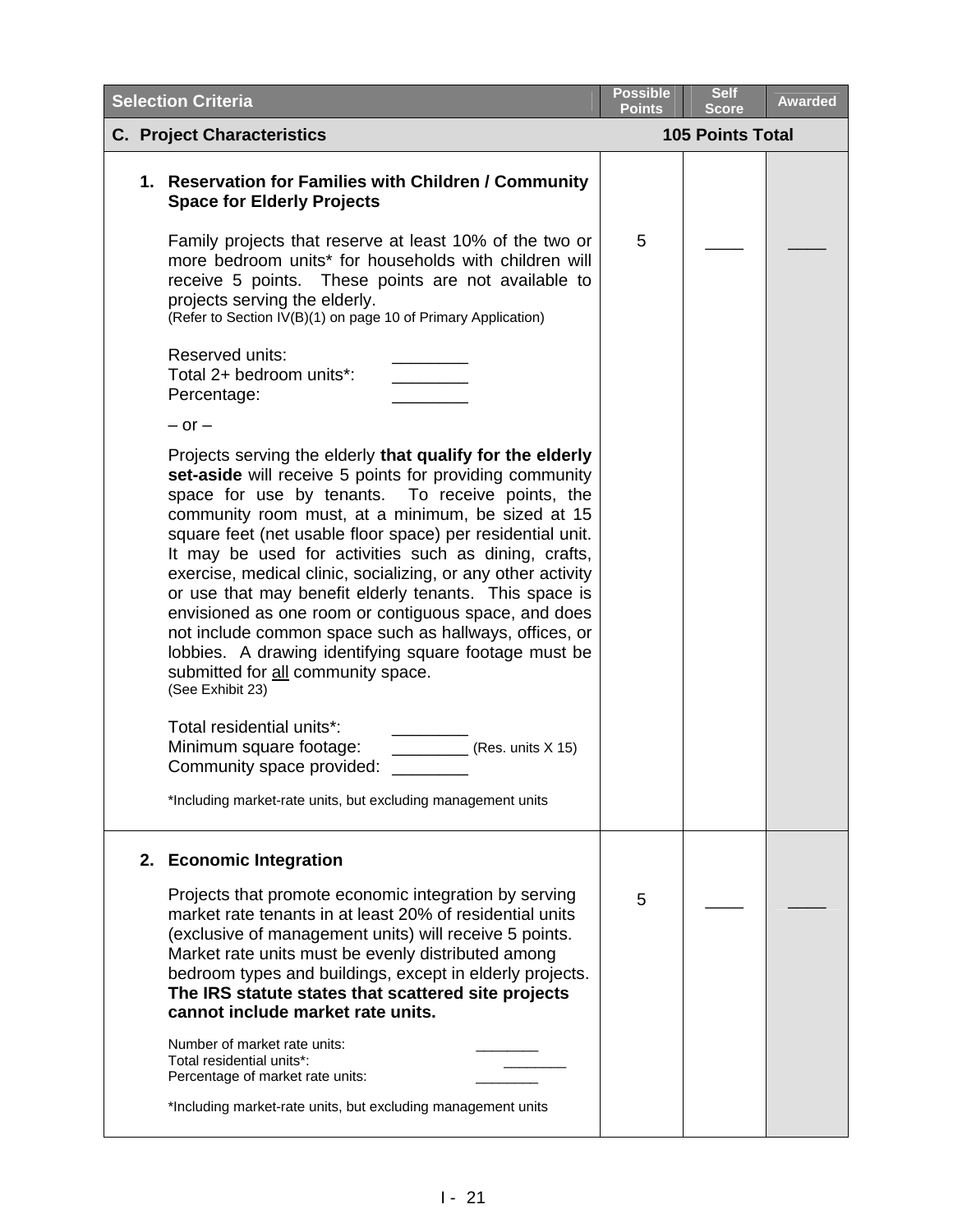| <b>Selection Criteria</b>      |                                                                                                                                                                                                                                                                                                                                                                                                                                                                                                                                                                                                                                                                                                                                                                                                                        |                                                                                                                |                     |                 |            | <b>Possible</b>                           | <b>Self</b> | <b>Awarded</b> |  |  |  |
|--------------------------------|------------------------------------------------------------------------------------------------------------------------------------------------------------------------------------------------------------------------------------------------------------------------------------------------------------------------------------------------------------------------------------------------------------------------------------------------------------------------------------------------------------------------------------------------------------------------------------------------------------------------------------------------------------------------------------------------------------------------------------------------------------------------------------------------------------------------|----------------------------------------------------------------------------------------------------------------|---------------------|-----------------|------------|-------------------------------------------|-------------|----------------|--|--|--|
| 3. Low Income Targeting        | Preference points will be awarded to projects according<br>to the table below insofar as the owner also agrees to<br>restrict rents for those tenants to 30% of the applicable<br>imputed household income for the applicable bedroom<br>size. Both income and rents for scoring purposes<br>will be based on statewide median income.<br>points will be awarded for units serving tenants at<br>income and rent levels higher than 50% of<br>statewide median (in no event can credit be<br>awarded to units where income and rent levels<br>exceed 60% of area median). The lower rent targeting<br>must be evenly distributed among bedroom types<br>except for developments earning points for Special<br>Needs Targeting below. Also, the market rate units<br>must be evenly distributed among bedroom types and | <b>No</b>                                                                                                      | <b>Points</b><br>50 | <b>Score</b>    |            |                                           |             |                |  |  |  |
|                                | of Addendum I)                                                                                                                                                                                                                                                                                                                                                                                                                                                                                                                                                                                                                                                                                                                                                                                                         | buildings, except for elderly projects.<br>(See calculation instructions and conversion worksheet on page I-23 |                     |                 |            |                                           |             |                |  |  |  |
| <b>Points</b><br><b>Matrix</b> |                                                                                                                                                                                                                                                                                                                                                                                                                                                                                                                                                                                                                                                                                                                                                                                                                        |                                                                                                                |                     |                 |            | <b>Percent of Statewide Median Income</b> |             |                |  |  |  |
|                                |                                                                                                                                                                                                                                                                                                                                                                                                                                                                                                                                                                                                                                                                                                                                                                                                                        | 50                                                                                                             | 45                  | 40              | 35         | 30                                        | 25          | 20             |  |  |  |
|                                | 50                                                                                                                                                                                                                                                                                                                                                                                                                                                                                                                                                                                                                                                                                                                                                                                                                     | $\overline{25}$                                                                                                | 27.5                | 30              | 32.5       | 35                                        | 37.5        | 40             |  |  |  |
|                                | 45                                                                                                                                                                                                                                                                                                                                                                                                                                                                                                                                                                                                                                                                                                                                                                                                                     | 22.5                                                                                                           | 25                  | 27.5            | 30         | 32.5                                      | 35          | 37.5           |  |  |  |
|                                | 40                                                                                                                                                                                                                                                                                                                                                                                                                                                                                                                                                                                                                                                                                                                                                                                                                     | $\overline{20}$                                                                                                | 22.5                | $\overline{25}$ | 27.5       | 30                                        | 32.5        | 35             |  |  |  |
|                                | 17.5<br>22.5<br>25<br>27.5<br>30<br>32.5<br>35<br>20                                                                                                                                                                                                                                                                                                                                                                                                                                                                                                                                                                                                                                                                                                                                                                   |                                                                                                                |                     |                 |            |                                           |             |                |  |  |  |
| <b>Percent of</b>              | 30                                                                                                                                                                                                                                                                                                                                                                                                                                                                                                                                                                                                                                                                                                                                                                                                                     | 15                                                                                                             | 17.5                | 20              | 22.5       | 25                                        | 27.5        | 30             |  |  |  |
| Low Income                     | 25<br>12.5<br>15<br>17.5<br>22.5<br>25<br>27.5<br>20                                                                                                                                                                                                                                                                                                                                                                                                                                                                                                                                                                                                                                                                                                                                                                   |                                                                                                                |                     |                 |            |                                           |             |                |  |  |  |
| Units to<br><b>Total Units</b> | 20                                                                                                                                                                                                                                                                                                                                                                                                                                                                                                                                                                                                                                                                                                                                                                                                                     | 10                                                                                                             | 12.5                | 15              | 17.5       | 20                                        | 22.5        | 25             |  |  |  |
|                                | 15                                                                                                                                                                                                                                                                                                                                                                                                                                                                                                                                                                                                                                                                                                                                                                                                                     | 7.5                                                                                                            | 10                  | 12.5            | 15         | 17.5                                      | 20          | 22.5           |  |  |  |
|                                | 10<br>5                                                                                                                                                                                                                                                                                                                                                                                                                                                                                                                                                                                                                                                                                                                                                                                                                | 5<br>2.5                                                                                                       | 7.5<br>5            | 10<br>7.5       | 12.5<br>10 | 15<br>12.5                                | 17.5        | 20<br>17.5     |  |  |  |
|                                |                                                                                                                                                                                                                                                                                                                                                                                                                                                                                                                                                                                                                                                                                                                                                                                                                        | Percentages falling between those outlined in the table will                                                   |                     |                 |            |                                           | 15          |                |  |  |  |
|                                |                                                                                                                                                                                                                                                                                                                                                                                                                                                                                                                                                                                                                                                                                                                                                                                                                        | be rounded downward. Each point increment will be used                                                         |                     |                 |            |                                           |             |                |  |  |  |
|                                |                                                                                                                                                                                                                                                                                                                                                                                                                                                                                                                                                                                                                                                                                                                                                                                                                        | only once in the calculation of total points.                                                                  |                     |                 |            |                                           |             |                |  |  |  |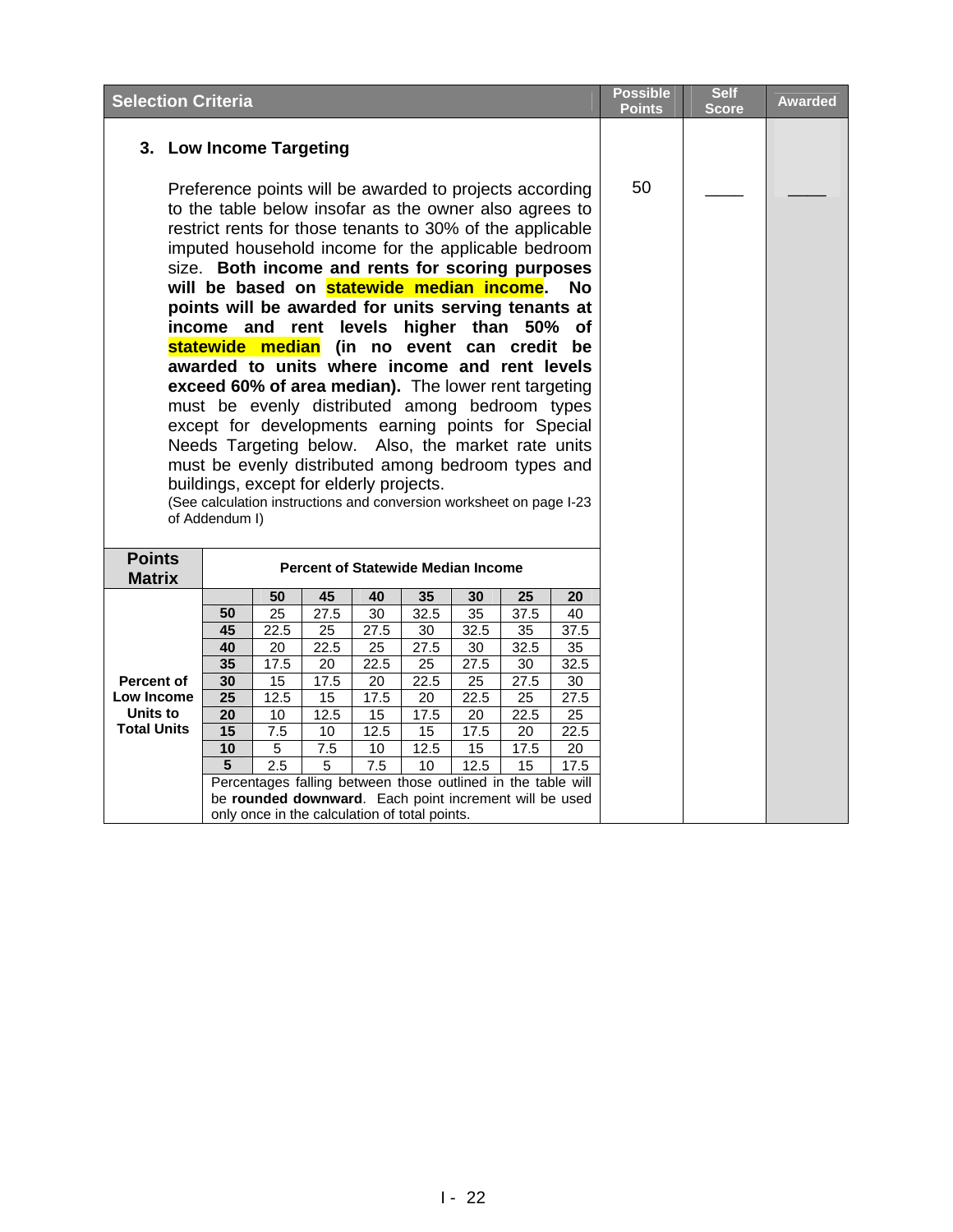## **How To Calculate Low Income Targeting Points Using The Statewide Median Income (SMI)**

### **STATEWIDE MEDIAN INCOME GROSS RENT LIMITS**

### **THIS IS AN EXAMPLE ONLY, IT DOES NOT CONTAIN CURRENT LIMITS PLEASE SEE TAB E FOR CURRENT LIMITS**

| <b>SMI</b> | 0 <sub>BR</sub> | 1 BR  | 2 BR  | 3 BR  | 4 BR  | <b>5 BR</b> |
|------------|-----------------|-------|-------|-------|-------|-------------|
| 50%        | \$504           | \$540 | \$648 | \$748 | \$835 | \$921       |
| 45%        | \$453           | \$486 | \$583 | \$673 | \$751 | \$829       |
| 40%        | \$403           | \$432 | \$518 | \$599 | \$668 | \$737       |
| 35%        | \$352           | \$378 | \$453 | \$524 | \$584 | \$645       |
| 30%        | \$302           | \$324 | \$388 | \$449 | \$501 | \$552       |
| 25%        | \$252           | \$270 | \$324 | \$374 | \$417 | \$460       |
| 20%        | \$201           | \$216 | \$259 | \$299 | \$334 | \$368       |

Follow the instructions below to complete the Conversion Worksheet on page I-25:

- 1. In columns *A, B,* and *C* of the Conversion Worksheet, copy the number of bedrooms, number of units, and AMGI from page 10 of the Primary Application.
- 2. In column *D* of the Conversion Worksheet enter the rent limit(s) from Tab E of the Primary Application for Rental Housing Packet. Note: Use maximum gross rents by bedroom size shown on the right hand side of the page for the applicable county.
- 3. Compare the gross rent limit for each unit size in column *D* with the gross rents for the same bedroom size listed in the chart above. Enter the applicable SMI % in column *E*. If for example, on page 10 of the Primary Application you have identified a 1 BR unit with a gross rent of \$225 -- which is 30% of the AMGI, compare the \$225 for the 1 BR unit to the chart above. Note: Since the 1 BR rent can go up to \$270 and remain at 25% of the SMI, a rent of \$225 falls within the 25% range of SMI. Consequently, you would enter 25% in column E.
- 4. In column *F* enter the SMI percentages from column E equaling *50% SMI or lower*.
- 5. In column *G* enter the total number of units that fall within a given SMI % regardless of their bedroom sizes. For example, if columns B and E indicate two 1BRs at 50% AMGI and two 2BRs at 50% AMGI, add the one and two bedrooms. Consequently, column G would reflect 4 units at 50%.
- 6. To calculate column *H,* divide the total number of units (exclusive of managers units) by each line item in column G. For example, if the project has a total of 8 units and column G shows 4 units, divide column G, 4 units at 50%, by 8, the total number of units. Column H, therefore, represents the percent of low income tenants to total units, or in this example column H is 50%.
- 7. To determine the points received in Column *I,* compare columns F and H to the matrix on previous page (I-22).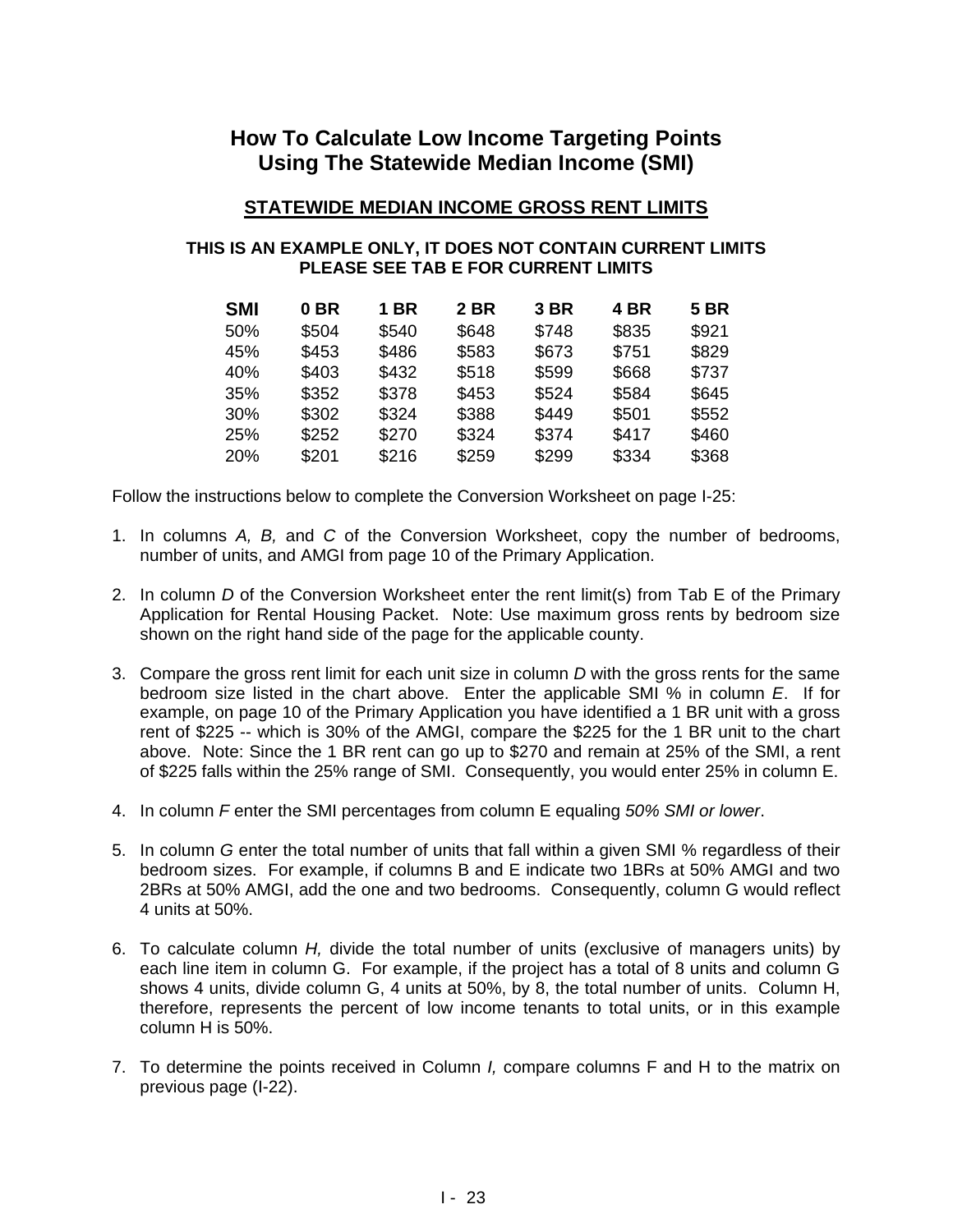# *EXAMPLE*

Using 2001 data

## **CONVERSION WORKSHEET**

Use to calculate low income targeting points

### **COUNTY: \_\_**

### **HUROOF COUNDER OF UNITS: \_\_\_\_ 55\_\_**

(Exclusive of management units)

|                                | FROM PAGE 10 OF PRIMARY APPLICATION |                 | FROM TAB E                                             | <b>USE CHART</b><br>TAB E |                                                                          |                                                       |                                                                        | <b>USE CHART</b><br><b>PAGE I-22</b>                               |
|--------------------------------|-------------------------------------|-----------------|--------------------------------------------------------|---------------------------|--------------------------------------------------------------------------|-------------------------------------------------------|------------------------------------------------------------------------|--------------------------------------------------------------------|
| # of<br><b>Bedrooms</b><br>-A- | # of Units<br>-B-                   | AMGI %<br>$-C-$ | <b>Gross Rent</b><br><b>Limit for</b><br>AMGI %<br>-D- | SMI %<br>-E-              | SMI %<br>(List SMI<br>$%$ (s) shown<br>in E; exclude<br>over 50%)<br>-F- | Total # of<br><b>Units</b><br>in Each<br>SMI %<br>-G- | <b>SMI's Unit</b><br>$\frac{9}{6}$<br>(G / Total # of<br>Units)<br>-H- | # of Low<br><b>Income</b><br><b>Tenant</b><br><b>Points</b><br>-1- |
| $\mathbf 1$                    | 12                                  | 50%             | 400                                                    | 40%                       | 40%                                                                      | 28                                                    | 50%                                                                    | 30                                                                 |
| $\overline{2}$                 | 12                                  | 50%             | 480                                                    | 40%                       | 45%                                                                      | 27                                                    | 49%                                                                    | 25                                                                 |
| 3                              | 3                                   | 50%             | 555                                                    | 40%                       |                                                                          |                                                       |                                                                        |                                                                    |
| 4                              | $\mathbf{1}$                        | 50%             | 618                                                    | 40%                       |                                                                          |                                                       |                                                                        |                                                                    |
| $\mathbf{1}$                   | 12                                  | 60%             | 480                                                    | 45%                       |                                                                          |                                                       |                                                                        |                                                                    |
| $\overline{2}$                 | 12                                  | 60%             | 576                                                    | 45%                       |                                                                          |                                                       |                                                                        |                                                                    |
| 3                              | 2                                   | 60%             | 666                                                    | 45%                       |                                                                          |                                                       |                                                                        |                                                                    |
| 4                              | 1                                   | 60%             | 742                                                    | 45%                       |                                                                          |                                                       |                                                                        |                                                                    |
|                                |                                     |                 |                                                        |                           |                                                                          |                                                       |                                                                        |                                                                    |
|                                |                                     |                 |                                                        |                           |                                                                          |                                                       |                                                                        |                                                                    |
|                                |                                     |                 |                                                        |                           |                                                                          |                                                       | <b>Total Points:</b>                                                   | 55                                                                 |
|                                |                                     |                 |                                                        |                           | <b>Total Points Awarded:</b>                                             |                                                       |                                                                        | 50                                                                 |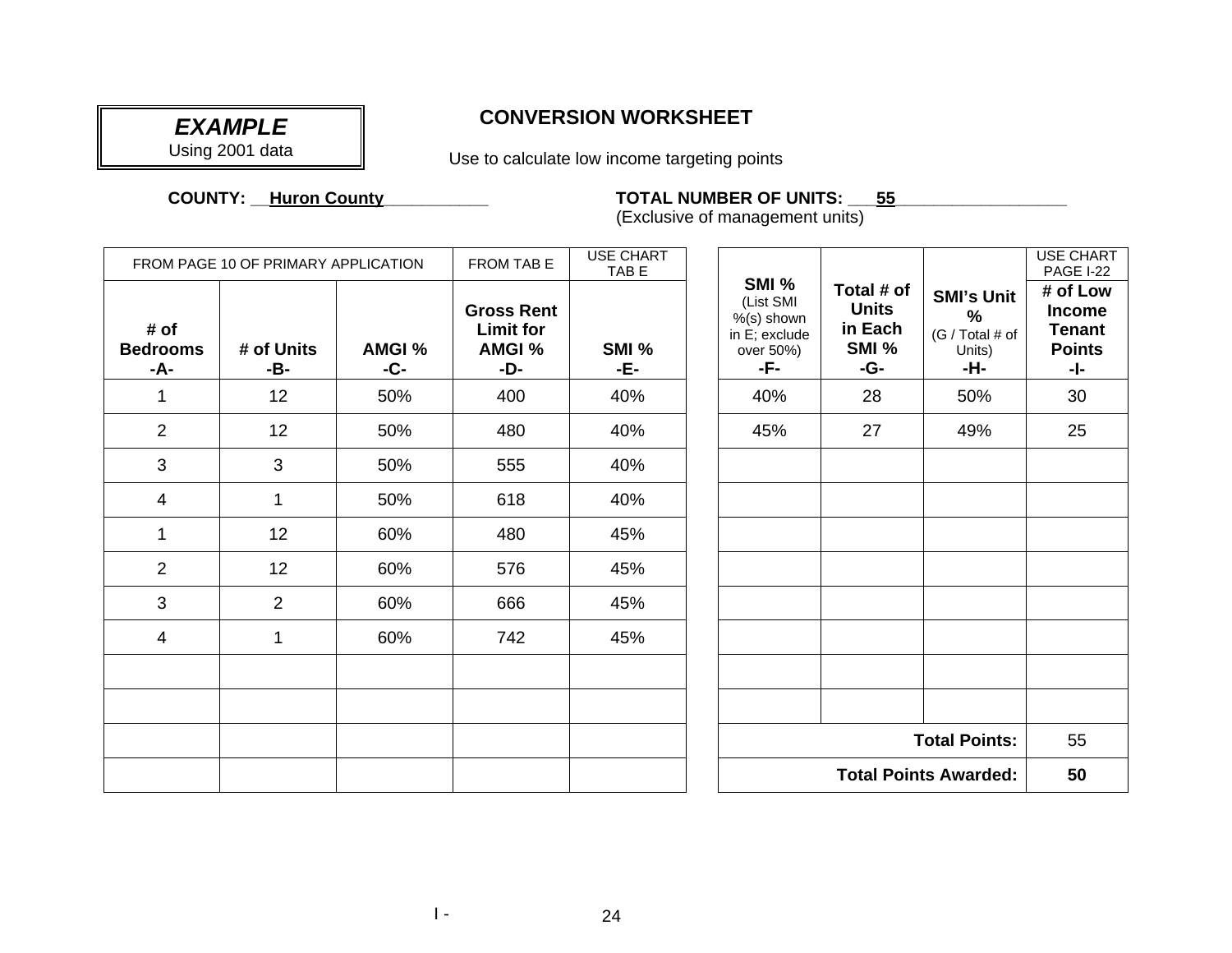### **CONVERSION WORKSHEET**

Use to calculate low income targeting points

## **COUNTY: \_\_\_\_\_\_\_\_\_\_\_\_\_\_\_\_\_\_\_\_\_\_\_ TOTAL NUMBER OF UNITS: \_\_\_\_\_\_\_\_\_\_\_\_\_\_\_\_\_\_\_\_\_\_\_**

(Exclusive of management units)

|                                | FROM PAGE 10 OF PRIMARY APPLICATION |                 | FROM TAB E                                                    | <b>USE CHART</b><br>TAB E |                                                                          |                                                       |                                                                        | <b>USE CHART</b><br>PAGE I-22                                      |  |
|--------------------------------|-------------------------------------|-----------------|---------------------------------------------------------------|---------------------------|--------------------------------------------------------------------------|-------------------------------------------------------|------------------------------------------------------------------------|--------------------------------------------------------------------|--|
| # of<br><b>Bedrooms</b><br>-A- | # of Units<br>-B-                   | AMGI %<br>$-C-$ | <b>Gross Rent</b><br><b>Limit for</b><br><b>AMGI %</b><br>-D- | SMI %<br>-E-              | SMI %<br>[List SMI<br>$%$ (s) shown<br>in E; exclude<br>over 50%]<br>-F- | Total # of<br><b>Units</b><br>in Each<br>SMI %<br>-G- | <b>SMI's Unit</b><br>$\frac{0}{0}$<br>(G / Total # of<br>Units)<br>-H- | # of Low<br><b>Income</b><br><b>Tenant</b><br><b>Points</b><br>-1- |  |
|                                |                                     |                 |                                                               |                           |                                                                          |                                                       |                                                                        |                                                                    |  |
|                                |                                     |                 |                                                               |                           |                                                                          |                                                       |                                                                        |                                                                    |  |
|                                |                                     |                 |                                                               |                           |                                                                          |                                                       |                                                                        |                                                                    |  |
|                                |                                     |                 |                                                               |                           |                                                                          |                                                       |                                                                        |                                                                    |  |
|                                |                                     |                 |                                                               |                           |                                                                          |                                                       |                                                                        |                                                                    |  |
|                                |                                     |                 |                                                               |                           |                                                                          |                                                       |                                                                        |                                                                    |  |
|                                |                                     |                 |                                                               |                           |                                                                          |                                                       |                                                                        |                                                                    |  |
|                                |                                     |                 |                                                               |                           |                                                                          |                                                       |                                                                        |                                                                    |  |
|                                |                                     |                 |                                                               |                           |                                                                          |                                                       |                                                                        |                                                                    |  |
|                                |                                     |                 |                                                               |                           |                                                                          |                                                       |                                                                        |                                                                    |  |
|                                |                                     |                 |                                                               |                           |                                                                          |                                                       | <b>Total Points:</b>                                                   |                                                                    |  |
|                                |                                     |                 |                                                               |                           |                                                                          | <b>Total Points Awarded:</b>                          |                                                                        |                                                                    |  |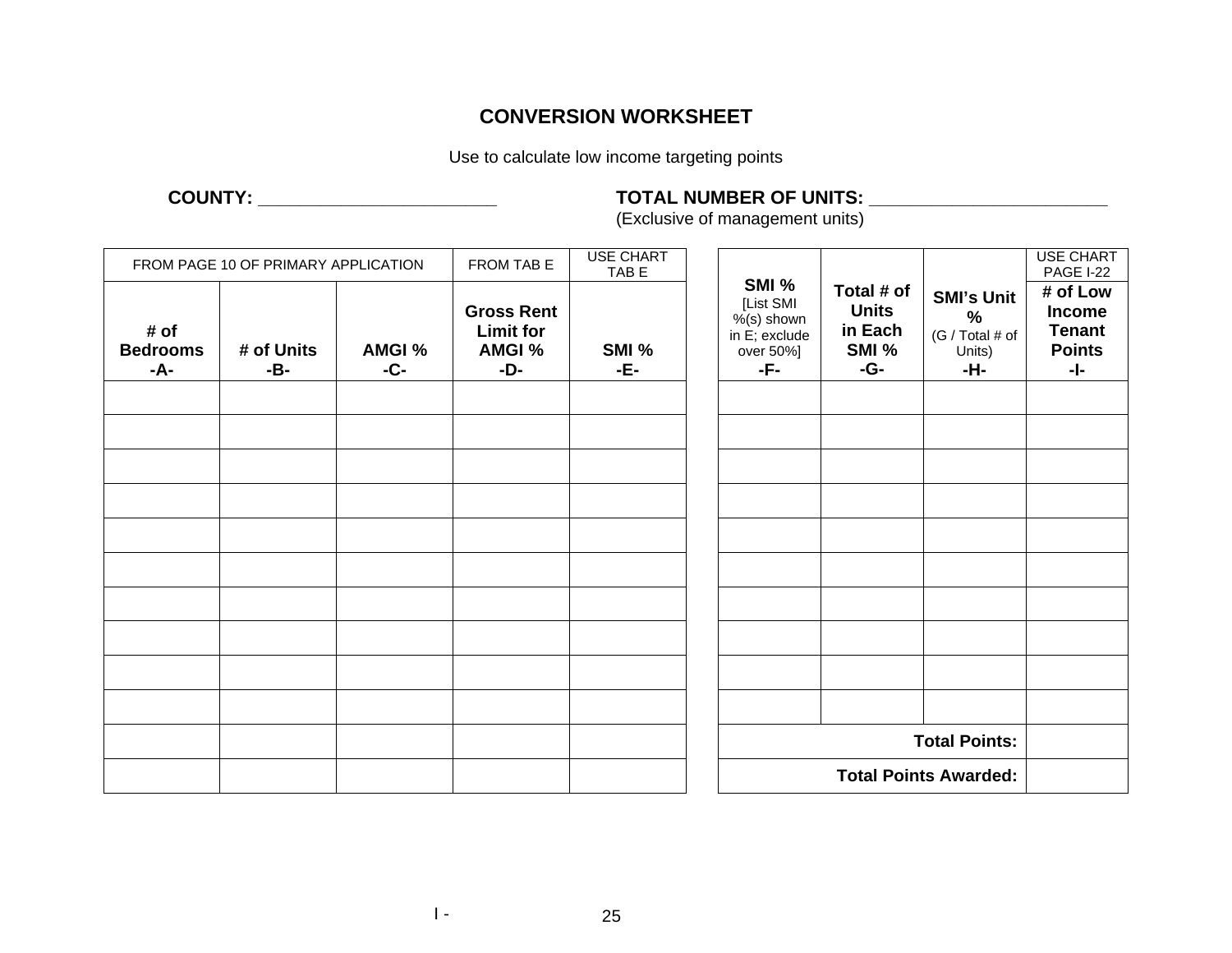|    | <b>Selection Criteria</b>                                                                                                                                                                                                                                                                                                                                                                                                                                                                                                                                             | <b>Possible</b><br><b>Points</b> | <b>Self</b><br><b>Score</b> | Awarded |
|----|-----------------------------------------------------------------------------------------------------------------------------------------------------------------------------------------------------------------------------------------------------------------------------------------------------------------------------------------------------------------------------------------------------------------------------------------------------------------------------------------------------------------------------------------------------------------------|----------------------------------|-----------------------------|---------|
|    | 4. Special Needs Targeting                                                                                                                                                                                                                                                                                                                                                                                                                                                                                                                                            |                                  |                             |         |
|    | Points will be awarded to experienced organizations*<br>that agree to commit 10% or more of a development's<br>units to serving persons with special needs who receive<br>substantial support services.<br>(Applicants must submit the exhibits listed in Addendum III in order<br>to receive points under this section)                                                                                                                                                                                                                                              | 5                                |                             |         |
|    | *Experienced<br>organizations<br>must have<br>demonstrated<br>and<br>documented:<br>At least 5 years' experience developing, owning, or managing<br>□<br>Low Income Housing Tax Credit properties<br>At least 5 years' experience providing special needs services<br>No outstanding/unresolved compliance issues<br>$\Box$<br>No instances of credit being returned to the Authority<br>$\Box$<br>Qualification for nonprofit participation points under Section<br>□<br>D(6) of this Scoring Summary if organization is nonprofit                                   |                                  |                             |         |
|    | 5. Extended Low Income Use                                                                                                                                                                                                                                                                                                                                                                                                                                                                                                                                            |                                  |                             |         |
|    | Projects that agree to extend the period of low income<br>use beyond the 15-year compliance period will receive<br>1 point for each full additional year up to a maximum of<br>30 points for 30 additional years.<br>A minimum of 30<br>years' low-income use is required for all projects.<br>(Refer to page I-9 of Addendum I)                                                                                                                                                                                                                                      | 30                               |                             |         |
| 6. | <b>Lease/Purchase</b>                                                                                                                                                                                                                                                                                                                                                                                                                                                                                                                                                 |                                  |                             |         |
|    | Projects that agree to transfer 100 percent of the<br>housing tax credit units ownership at the end of the<br>initial 15-year compliance period from the initial<br>ownership entity of the project to tenant ownership will<br>receive 3 points. These points will be available only for<br>single family, townhouse or duplex units. To qualify for<br>the points, the owner must provide a detailed proposal<br>for eventual tenant ownership.<br>(Refer to Section II(B)(1) on page 1 of Primary Application)<br>(See Tab W, LIHTC Policy #16 for qualifications) | 3                                |                             |         |
|    | Projects receiving these points are not eligible for<br>extended low-income use points above [C(5)] without<br>Authority approved deed restrictions or land trusts.                                                                                                                                                                                                                                                                                                                                                                                                   |                                  |                             |         |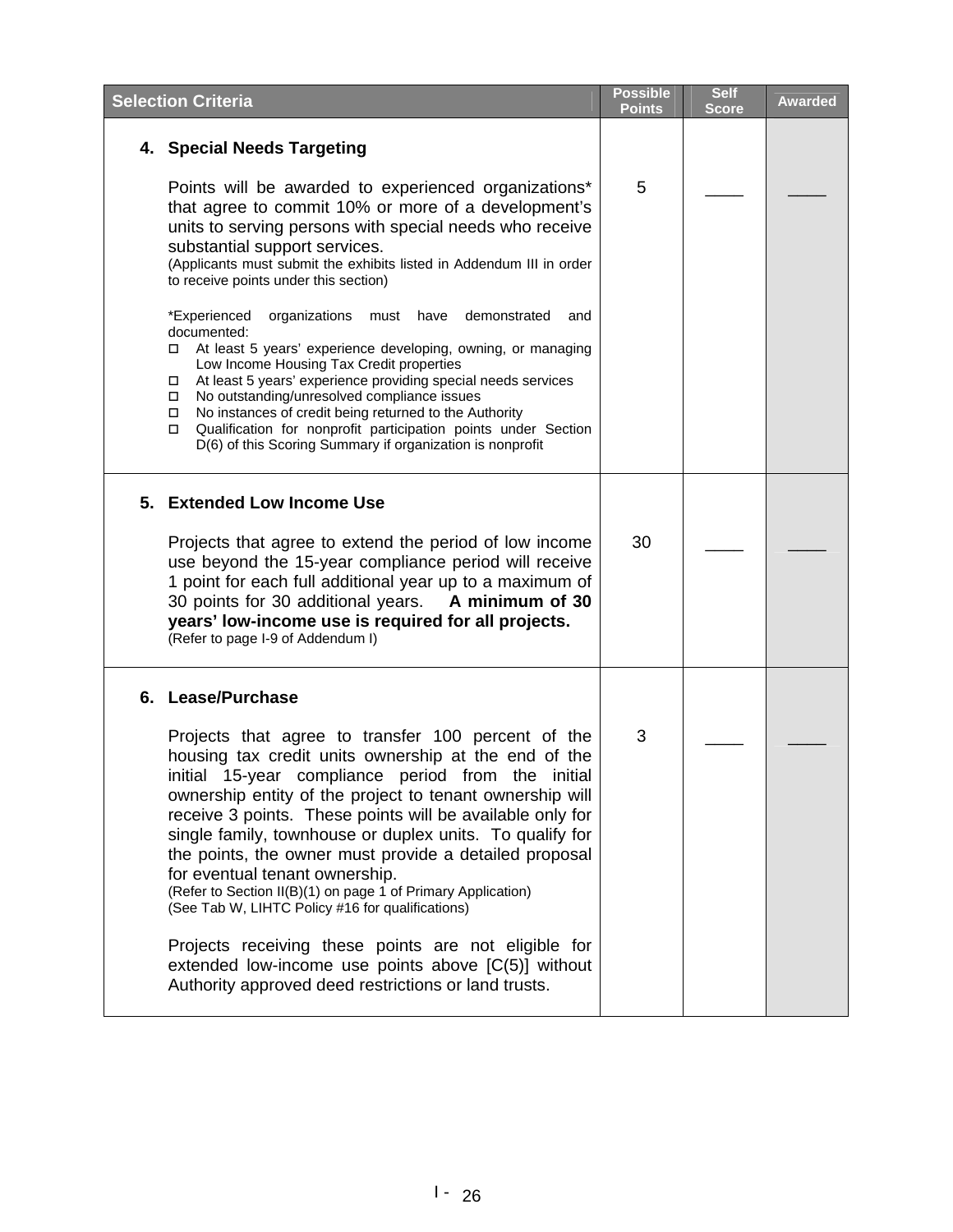| <b>Selection Criteria</b>                                                                                                                                                                                                                                                                                                                                                                                                                                                                                                                                                                                                                                                        | <b>Possible</b><br><b>Points</b> | <b>Self</b><br><b>Score</b> | <b>Awarded</b> |
|----------------------------------------------------------------------------------------------------------------------------------------------------------------------------------------------------------------------------------------------------------------------------------------------------------------------------------------------------------------------------------------------------------------------------------------------------------------------------------------------------------------------------------------------------------------------------------------------------------------------------------------------------------------------------------|----------------------------------|-----------------------------|----------------|
| 7. Michigan Products<br>Projects that can demonstrate the use of products and<br>goods that are manufactured by Michigan-based<br>corporations in the proposed development will receive<br>two points. (Submit certification from architect as Exhibit 26)<br>(See Tab HH)                                                                                                                                                                                                                                                                                                                                                                                                       | 2                                |                             |                |
| 8. High-speed Internet<br>Rehabilitation projects (not new construction) can earn<br>5 points by giving each unit the ability to access the<br>internet via a high-speed connection. This may be<br>accomplished by wiring each unit with at least one<br>Category 5 network wall socket or by installing a<br>wireless Local Area Network server and providing each<br>unit with at least one wireless LAN card. To receive<br>points under this section, developers will be required to<br>provide certification from the architect that all units will<br>be equipped for high-speed internet capability. (Submit<br>certification from architect as Exhibit 26) (See Tab HH) | 5                                |                             |                |
| D. Sponsor/Management Agent Characteristics                                                                                                                                                                                                                                                                                                                                                                                                                                                                                                                                                                                                                                      |                                  | 25 Points Total (positive)  |                |
|                                                                                                                                                                                                                                                                                                                                                                                                                                                                                                                                                                                                                                                                                  |                                  |                             |                |

| 1. Previous Experience of General Partner/LLC                                                                                                                                                                                                                                                                                                                                                                                                                                                                                                            |                 |                  |    |  |
|----------------------------------------------------------------------------------------------------------------------------------------------------------------------------------------------------------------------------------------------------------------------------------------------------------------------------------------------------------------------------------------------------------------------------------------------------------------------------------------------------------------------------------------------------------|-----------------|------------------|----|--|
| Previous successful participation by a general partner<br>or member of a limited liability company in the proposed<br>development utilizing the LIHTC or other programs<br>producing low-income housing will receive the following<br>points under the highest applicable category, not under<br>multiple categories. Points are based on years placed<br>in service.<br>(Applicants must complete form on page 25 of primary application<br>outlining previous experience in order to receive points under this<br>section. Submit form as Exhibit 11a) |                 |                  | 10 |  |
| <b>Property in</b><br><b>Property outside</b><br><b>Project Size, Placed in Service Yrs</b><br><b>Michigan</b><br><b>Michigan</b>                                                                                                                                                                                                                                                                                                                                                                                                                        |                 |                  |    |  |
| 6 units or fewer, $>$ 3 years                                                                                                                                                                                                                                                                                                                                                                                                                                                                                                                            | 1 Points        | 2 Point          |    |  |
| $> 6$ units, 1 to 3 years                                                                                                                                                                                                                                                                                                                                                                                                                                                                                                                                | <b>3 Points</b> | 5 Points         |    |  |
| $> 6$ units, $> 3$ years                                                                                                                                                                                                                                                                                                                                                                                                                                                                                                                                 | <b>7 Points</b> | <b>10 Points</b> |    |  |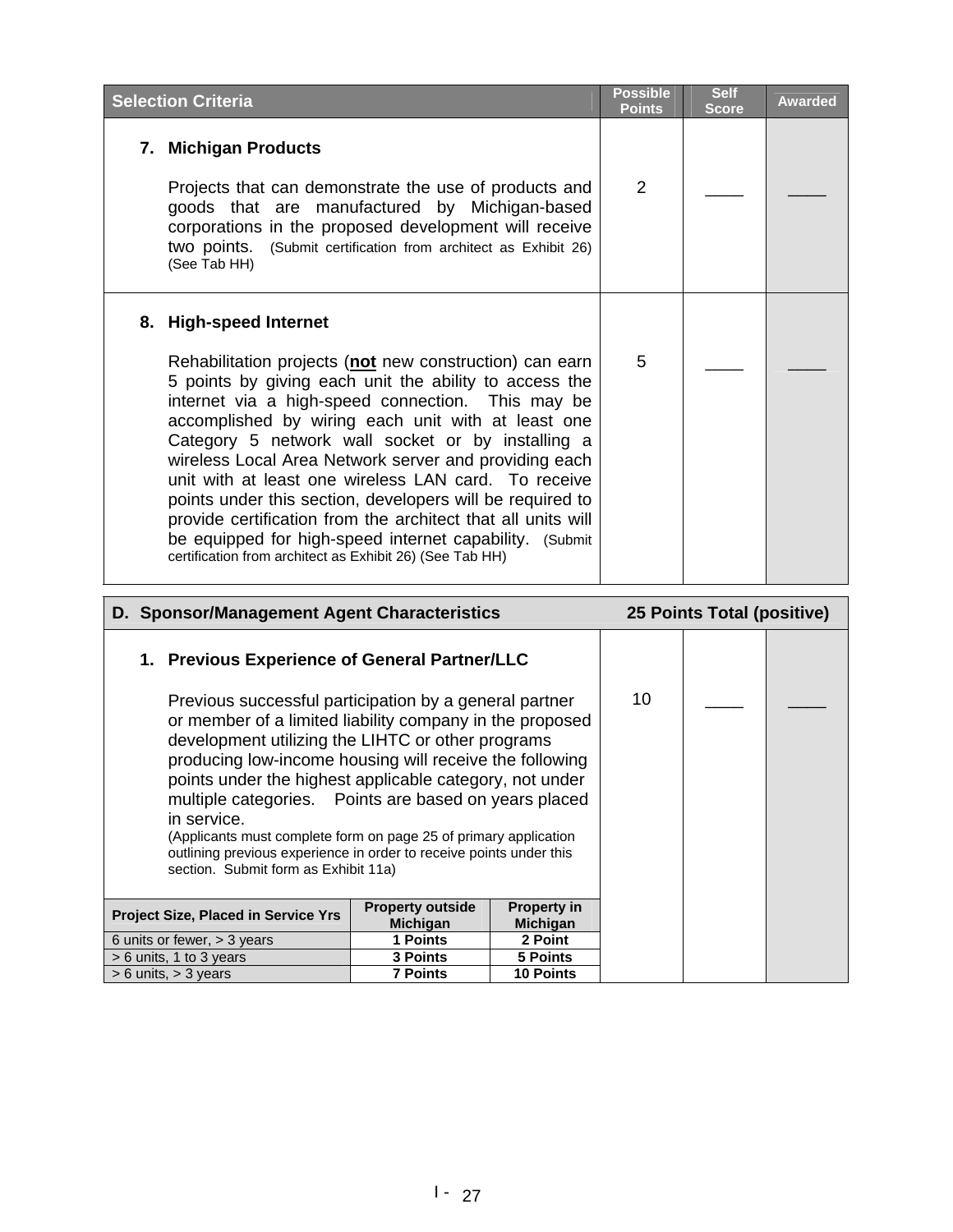| <b>Selection Criteria</b>                                                                                                                                                                                                                                                                                                                                                                                                                                                                                                                                                                                                                                                                                                                                                                                                                                                                                                                                                                                                                                                  |                                       |                                            | <b>Possible</b><br><b>Points</b> | <b>Self</b><br><b>Score</b> | <b>Awarded</b> |
|----------------------------------------------------------------------------------------------------------------------------------------------------------------------------------------------------------------------------------------------------------------------------------------------------------------------------------------------------------------------------------------------------------------------------------------------------------------------------------------------------------------------------------------------------------------------------------------------------------------------------------------------------------------------------------------------------------------------------------------------------------------------------------------------------------------------------------------------------------------------------------------------------------------------------------------------------------------------------------------------------------------------------------------------------------------------------|---------------------------------------|--------------------------------------------|----------------------------------|-----------------------------|----------------|
| 2. Previous Experience of Management Agent                                                                                                                                                                                                                                                                                                                                                                                                                                                                                                                                                                                                                                                                                                                                                                                                                                                                                                                                                                                                                                 |                                       |                                            |                                  |                             |                |
| Previous successful participation by a management<br>agent in managing low-income housing tax credit<br>projects, with at least three years of experience. Points<br>will be awarded only if the date in which management<br>began such project(s) is included in the application, and<br>will be awarded under the highest applicable category,<br>not under multiple categories. Points are based on<br>years managed.<br>(Applicants must complete form on page 26 of primary application<br>outlining previous experience in order to receive points under this<br>section. Submit form as Exhibit 11b)                                                                                                                                                                                                                                                                                                                                                                                                                                                                |                                       | 5                                          |                                  |                             |                |
| Project Size, Years Managed                                                                                                                                                                                                                                                                                                                                                                                                                                                                                                                                                                                                                                                                                                                                                                                                                                                                                                                                                                                                                                                | <b>Property in</b><br><b>Michigan</b> | <b>Property outside</b><br><b>Michigan</b> |                                  |                             |                |
| 6 units or fewer, > 3 years                                                                                                                                                                                                                                                                                                                                                                                                                                                                                                                                                                                                                                                                                                                                                                                                                                                                                                                                                                                                                                                | 1 Point                               | 1 Point                                    |                                  |                             |                |
| 3 Points<br>$> 6$ units, $> 3$ years<br>5 Points<br>3. Poor Previous Participation of Sponsor<br>Poor previous participation on the part of the owner,<br>sponsor, developer, or any related party will be<br>penalized in the form of negative points. This includes,<br>but is not limited to, failure to utilize a Commitment or<br>Allocation of credit, failure to meet requirements<br>necessary to obtain a Carryover Allocation after<br>notification has been provided to the Authority that the<br>requirements would be met, inability to complete a<br>previous project within three years of first submission,<br>foreclosure or granting of a deed in lieu of foreclosure,<br>failure to submit Owner's Certification and monitoring<br>information, repeated failure to submit<br>required<br>documentation in a timely manner, or serious and<br>violation<br>repeated<br>requirements<br>of program<br>as<br>determined by the Authority.<br>Negative points will be imposed on sponsors for three<br>years following the instance of poor participation. |                                       | $-20$                                      |                                  |                             |                |
| 4. Poor Previous Participation of Management Agent<br>Poor previous participation on the part of the<br>management agent will be penalized in the form of<br>negative points. This may include, but is not limited to,<br>failure to provide correct information on monitoring<br>reports, failure to verify and/or calculate tenant income<br>and rents in accordance with federal regulations, or<br>serious and repeated violation of program requirements<br>as determined by the Authority.<br>Negative points will be imposed on management for<br>two years following the instance of poor participation.                                                                                                                                                                                                                                                                                                                                                                                                                                                           |                                       |                                            | $-10$                            |                             |                |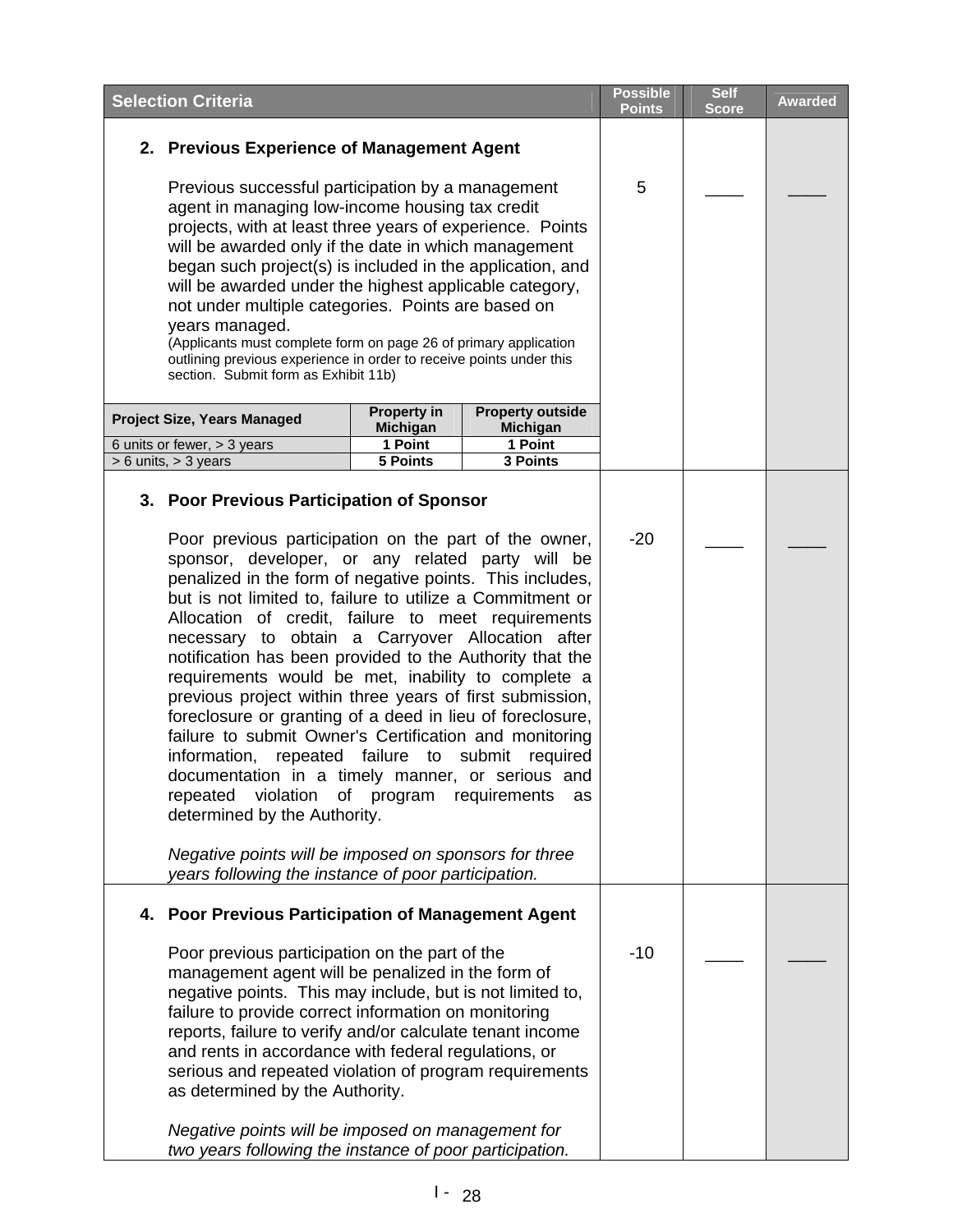| <b>Selection Criteria</b>                                                                                                                                                                                                                                                                                                                                                                                                                                                                                                                                                                                                                                                                                                                                                                                                                                                                                                                                                            | <b>Possible</b><br><b>Points</b> | <b>Self</b><br><b>Score</b> | <b>Awarded</b> |
|--------------------------------------------------------------------------------------------------------------------------------------------------------------------------------------------------------------------------------------------------------------------------------------------------------------------------------------------------------------------------------------------------------------------------------------------------------------------------------------------------------------------------------------------------------------------------------------------------------------------------------------------------------------------------------------------------------------------------------------------------------------------------------------------------------------------------------------------------------------------------------------------------------------------------------------------------------------------------------------|----------------------------------|-----------------------------|----------------|
| 5. Affirmative Fair Housing Marketing Plan                                                                                                                                                                                                                                                                                                                                                                                                                                                                                                                                                                                                                                                                                                                                                                                                                                                                                                                                           |                                  |                             |                |
| The Fair Housing Act prohibits discrimination in the<br>sale, rental, financing, or other services related to<br>housing on the basis of race, color, religion, sex,<br>handicap, familial status, or national origin. Under the<br>act, the Authority has a duty to administer programs<br>that affirmatively advance fair housing. To assist the<br>Authority in this duty, applications that include a formal<br>Affirmative Fair Housing Marketing Plan may be eligible<br>to receive points. This plan is designed to assure that<br>persons who are members of racial or ethnic groups<br>(who would not otherwise apply for occupancy in a<br>housing project because of existing neighborhood racial<br>or ethnic patterns, site locations, or other factors) are<br>made aware of the available housing, feel welcome to<br>apply for the housing, and have the opportunity to rent<br>the housing. To receive points, refer to Tab P and<br>attach evidence as Exhibit 12. | 5                                |                             |                |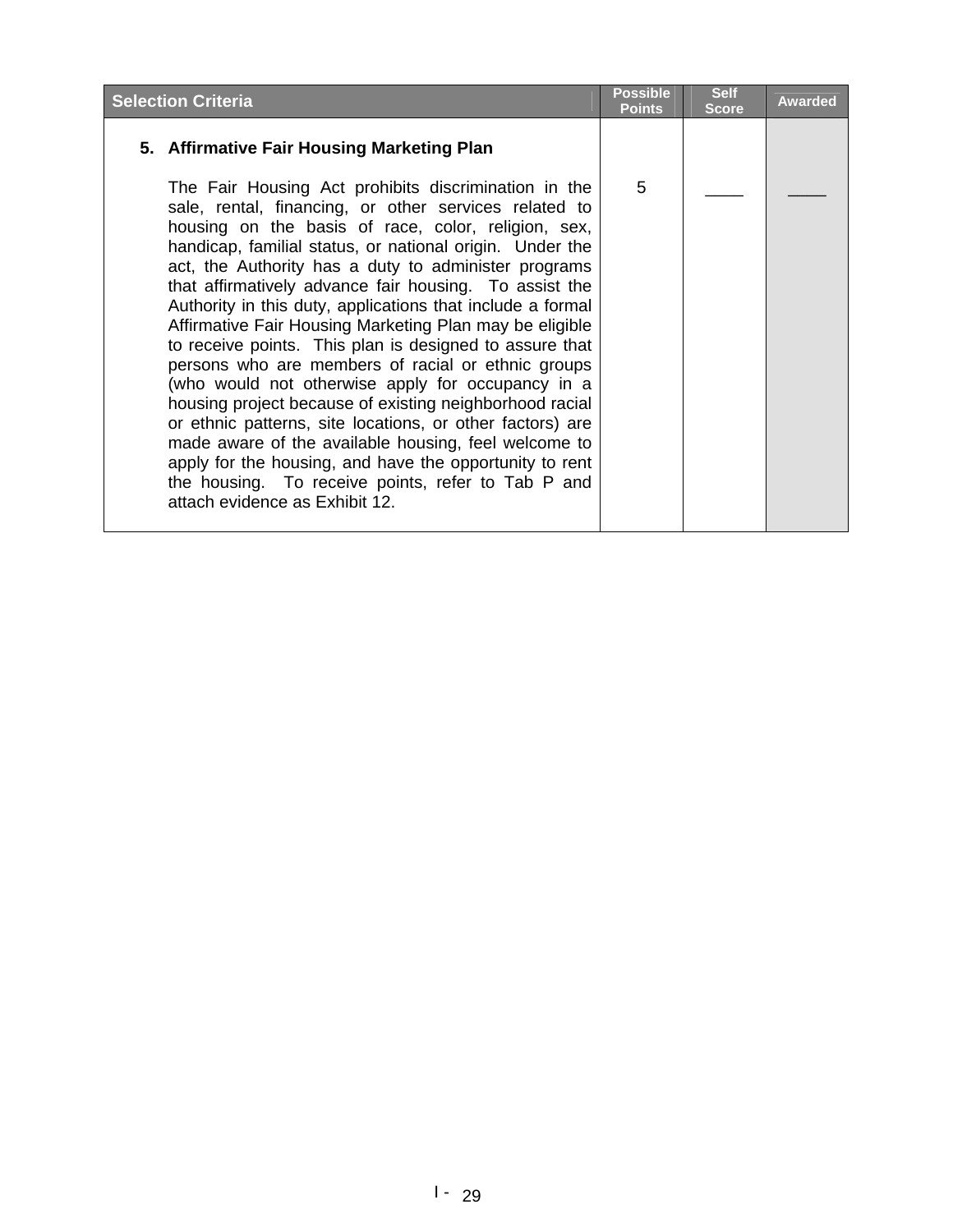<span id="page-14-0"></span>

| <b>Selection Criteria</b>                                                                                                                                                                                                                                                                                                                                                                                                                                                                                                                                                                                                                                                                                                                                                                                                                                                                                                                                                                                                                                                                                                                                                                                                                                                                                                                                                                                                           | <b>Possible</b><br>Points | <b>Self</b><br><b>Score</b> | <b>Awarded</b> |
|-------------------------------------------------------------------------------------------------------------------------------------------------------------------------------------------------------------------------------------------------------------------------------------------------------------------------------------------------------------------------------------------------------------------------------------------------------------------------------------------------------------------------------------------------------------------------------------------------------------------------------------------------------------------------------------------------------------------------------------------------------------------------------------------------------------------------------------------------------------------------------------------------------------------------------------------------------------------------------------------------------------------------------------------------------------------------------------------------------------------------------------------------------------------------------------------------------------------------------------------------------------------------------------------------------------------------------------------------------------------------------------------------------------------------------------|---------------------------|-----------------------------|----------------|
| 6. Nonprofit Participation                                                                                                                                                                                                                                                                                                                                                                                                                                                                                                                                                                                                                                                                                                                                                                                                                                                                                                                                                                                                                                                                                                                                                                                                                                                                                                                                                                                                          |                           |                             |                |
| Projects involving nonprofit ownership will receive 5<br>points if all of the following criteria are met:                                                                                                                                                                                                                                                                                                                                                                                                                                                                                                                                                                                                                                                                                                                                                                                                                                                                                                                                                                                                                                                                                                                                                                                                                                                                                                                           | 5                         |                             |                |
| The nonprofit must be a $501(c)(3)$ or $501(c)(4)$ entity.<br>The nonprofit must be a local, community-based<br>organization with representation on its governing<br>board from the local community in which the project<br>is to be located, or representatives of the population<br>it serves.<br>The nonprofit must be organized in the State of<br>٠<br>Michigan, and must be in good standing.<br>The nonprofit must not be affiliated with or<br>٠<br>controlled by any for-profit organization.<br>No individuals or entities involved with or related to<br>٠<br>potential<br>for-profit<br>participant<br>the<br>in<br>any<br>development may be involved with or related to the<br>creation or management of the nonprofit.<br>The nonprofit must have been engaged in the<br>п<br>business of fostering low-income housing in its<br>geographic area of operation, or fostering housing for<br>the population it serves, for a minimum of one year.<br>The nonprofit must have more than a 50% general<br>٠<br>partner interest in the proposed project, have a<br>concomitant interest in the developer fee, and must<br>be the managing general partner of the project.<br>The nonprofit must be actively involved with the<br>٠<br>local community in which the project is located.<br>If there is more than one nonprofit owner, the owner<br>with more than 50% ownership must provide the<br>required information. |                           |                             |                |
| Nonprofit Name<br>% ownership                                                                                                                                                                                                                                                                                                                                                                                                                                                                                                                                                                                                                                                                                                                                                                                                                                                                                                                                                                                                                                                                                                                                                                                                                                                                                                                                                                                                       |                           |                             |                |
|                                                                                                                                                                                                                                                                                                                                                                                                                                                                                                                                                                                                                                                                                                                                                                                                                                                                                                                                                                                                                                                                                                                                                                                                                                                                                                                                                                                                                                     |                           |                             |                |
| Documentation Checklist (mark all included with application)<br>Documentation of federal $501(c)(3)$ or (4) status<br>□<br>Certified Articles of Incorporation*<br>□<br>Copy of by-laws<br>□<br>List of board of directors, if applicable (including address of<br>□<br>each board member)<br>Executed agreement between the sponsor and the non-profit if<br>□<br>the project is a joint venture<br>Description of the non-profit's previous experience in housing<br>$\Box$<br>(use form on page 27 of the Primary Application)<br>Current Certificate of Good Standing*<br>$\Box$<br>Map outlining service area of non-profit, including specific<br>□<br>location(s) and name(s) of affiliated or proposed developments<br>Narrative describing the non-profit's involvement in the local<br>□<br>community<br>Proof of CHDO approval (if applicable)<br>$\Box$<br>* Dated within 30 days of application due date                                                                                                                                                                                                                                                                                                                                                                                                                                                                                                               |                           |                             |                |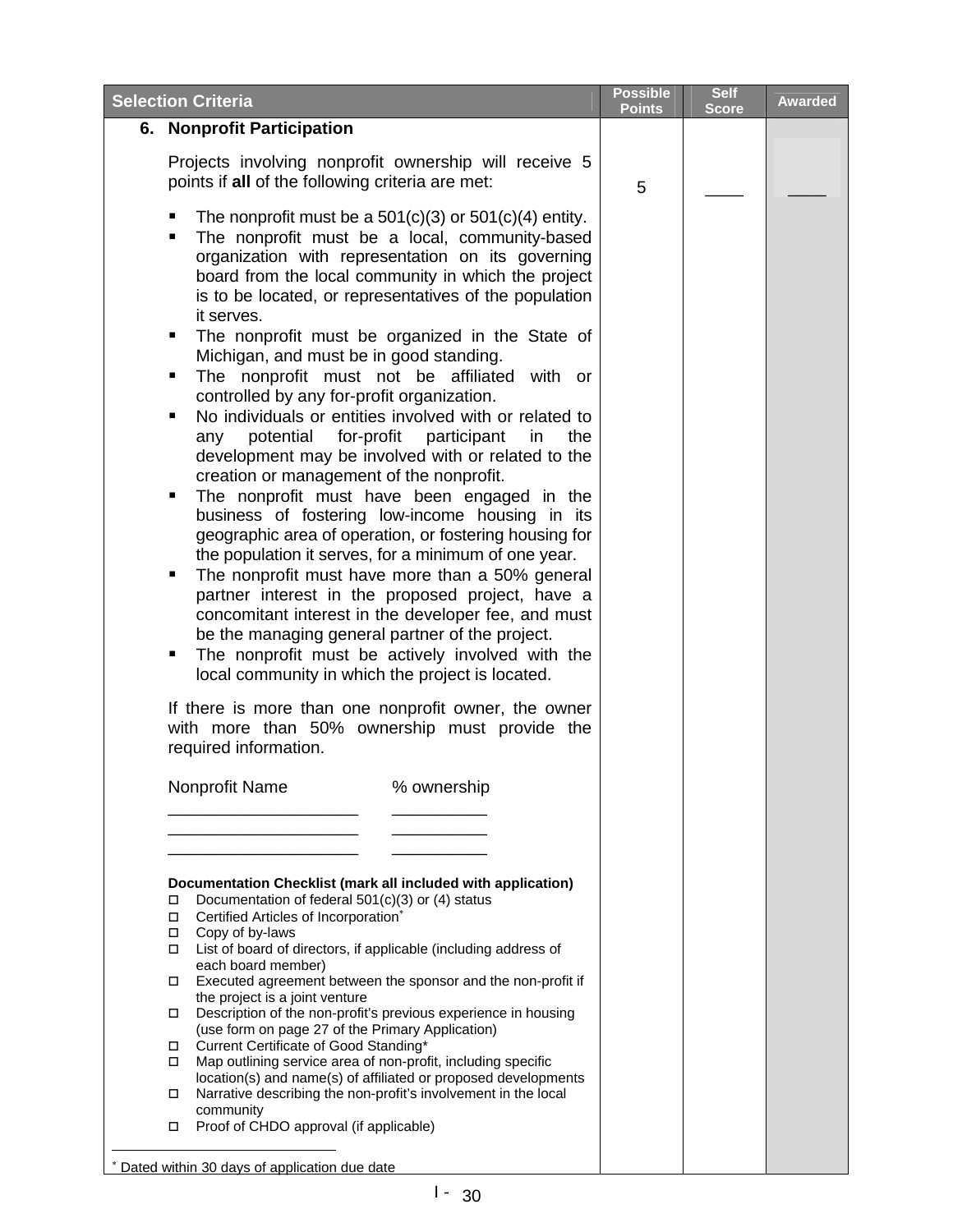| <b>Selection Criteria</b>                                                                                                                                                                                                                                                                                                                                                                                                                                                                                                                                                                                                                                                                                                                                                                                                                                                                                                                                                                                                                                                                                                                                                                                                                                                                                                                                                                                                                                                                                                                                                                                                                                                                                                                                                                                                                                                                                                               | <b>Points</b> | Score                  | <b>Awarded</b> |
|-----------------------------------------------------------------------------------------------------------------------------------------------------------------------------------------------------------------------------------------------------------------------------------------------------------------------------------------------------------------------------------------------------------------------------------------------------------------------------------------------------------------------------------------------------------------------------------------------------------------------------------------------------------------------------------------------------------------------------------------------------------------------------------------------------------------------------------------------------------------------------------------------------------------------------------------------------------------------------------------------------------------------------------------------------------------------------------------------------------------------------------------------------------------------------------------------------------------------------------------------------------------------------------------------------------------------------------------------------------------------------------------------------------------------------------------------------------------------------------------------------------------------------------------------------------------------------------------------------------------------------------------------------------------------------------------------------------------------------------------------------------------------------------------------------------------------------------------------------------------------------------------------------------------------------------------|---------------|------------------------|----------------|
| E. Readiness to Proceed                                                                                                                                                                                                                                                                                                                                                                                                                                                                                                                                                                                                                                                                                                                                                                                                                                                                                                                                                                                                                                                                                                                                                                                                                                                                                                                                                                                                                                                                                                                                                                                                                                                                                                                                                                                                                                                                                                                 |               | <b>25 Points Total</b> |                |
| 1. Complete Readiness to Proceed                                                                                                                                                                                                                                                                                                                                                                                                                                                                                                                                                                                                                                                                                                                                                                                                                                                                                                                                                                                                                                                                                                                                                                                                                                                                                                                                                                                                                                                                                                                                                                                                                                                                                                                                                                                                                                                                                                        |               |                        |                |
| Bonus points may be awarded for a project's Readiness<br>to Proceed evidenced by submission at application<br>stage of all of the following:                                                                                                                                                                                                                                                                                                                                                                                                                                                                                                                                                                                                                                                                                                                                                                                                                                                                                                                                                                                                                                                                                                                                                                                                                                                                                                                                                                                                                                                                                                                                                                                                                                                                                                                                                                                            | 25            |                        |                |
| Firm commitment of all federal, state, and local financing or<br>□<br>contributions which will apply to the project and are dated within<br>30 days of application due date <sup>2</sup><br>Firm commitment for permanent financing, dated within 30 days<br>$\Box$<br>of application due date, which is accepted by the sponsor <sup>3</sup><br>Firm commitment for construction financing, dated within 30<br>days of application due date, which is accepted by the sponsor.<br>All necessary local approvals<br>For projects needing tax abatement to achieve financial<br>□<br>feasibility, the project specific tax abatement ordinance or an<br>area-wide tax abatement ordinance with a qualifying resolution<br>which meet Authority requirements <sup>4,5</sup><br>Evidence from the municipality of final site plan approval <sup>6</sup><br>$\Box$<br>Evidence from the municipality of proper zoning'<br>□<br>Formation of ownership entity <sup>8</sup><br>□<br>Projects receiving points under this category will be required to<br>proceed to closing and disbursement of the construction loan or<br>equity syndication proceeds and, within 120 days of the issuance of<br>the Reservation by the Authority, to provide the Authority with<br>copies of the following:<br>• Final executed partnership agreement if syndication has occurred<br>• Record of the disbursement of the equity or construction loan<br>Recorded notice of commencement (or evidence that the notice<br>has been received for recording) unless on tribal land<br>. Recorded deed to the property (or evidence that the deed has<br>been received for recording) or long-term lease on tribal land<br>• All building permits necessary to begin construction, or a letter<br>from the municipality stating that the permits will be issued upon<br>payment of fees<br>• Appraisal and capital needs assessment for rehabilitation projects |               |                        |                |

<span id="page-15-0"></span><sup>&</sup>lt;u>2</u><br><sup>2</sup> For CIP financing, a commitment letter from the FHLB. For Authority financing, a copy of the Mortgage Loan Feasibility Resolution.

<span id="page-15-1"></span> $^3$  For RHS projects, the 1944-51 (multifamily housing obligation fund analysis) or a letter signed by an official of RHS which commits funds to the project; for conventional construction and permanent financing, letters of commitment from the lender which are accepted by the sponsor, or signed mortgage documents. For Authority financing, a copy of the Mortgage Loan Feasibility Resolution.

<span id="page-15-2"></span><sup>&</sup>lt;sup>4</sup> For projects located in the City of Detroit, the project specific tax abatement resolution, or the Detroit tax abatement ordinance and a letter from the City of Detroit stating that the project is eligible for tax abatement.

<span id="page-15-3"></span><sup>&</sup>lt;sup>5</sup> Projects not relying on tax abatement for financial feasibility must indicate tax expenses in the Application.

<span id="page-15-4"></span> $^6$  For rehabilitation projects, a letter from the municipality indicating that the relevant board or commission of the municipality has reviewed the proposal, including the level of rehabilitation work to be completed, the site, and that no further plan approvals are necessary.

<span id="page-15-5"></span> $^7$  For rehabilitation projects a letter from the municipality must be submitted, stating that the zoning is compatible with the proposed use of the buildings.

<span id="page-15-6"></span><sup>&</sup>lt;sup>8</sup> Documentation submitted to the Department of Labor and Economic Growth's Bureau of Commercial Services, and certification dated within 30 days of application due date.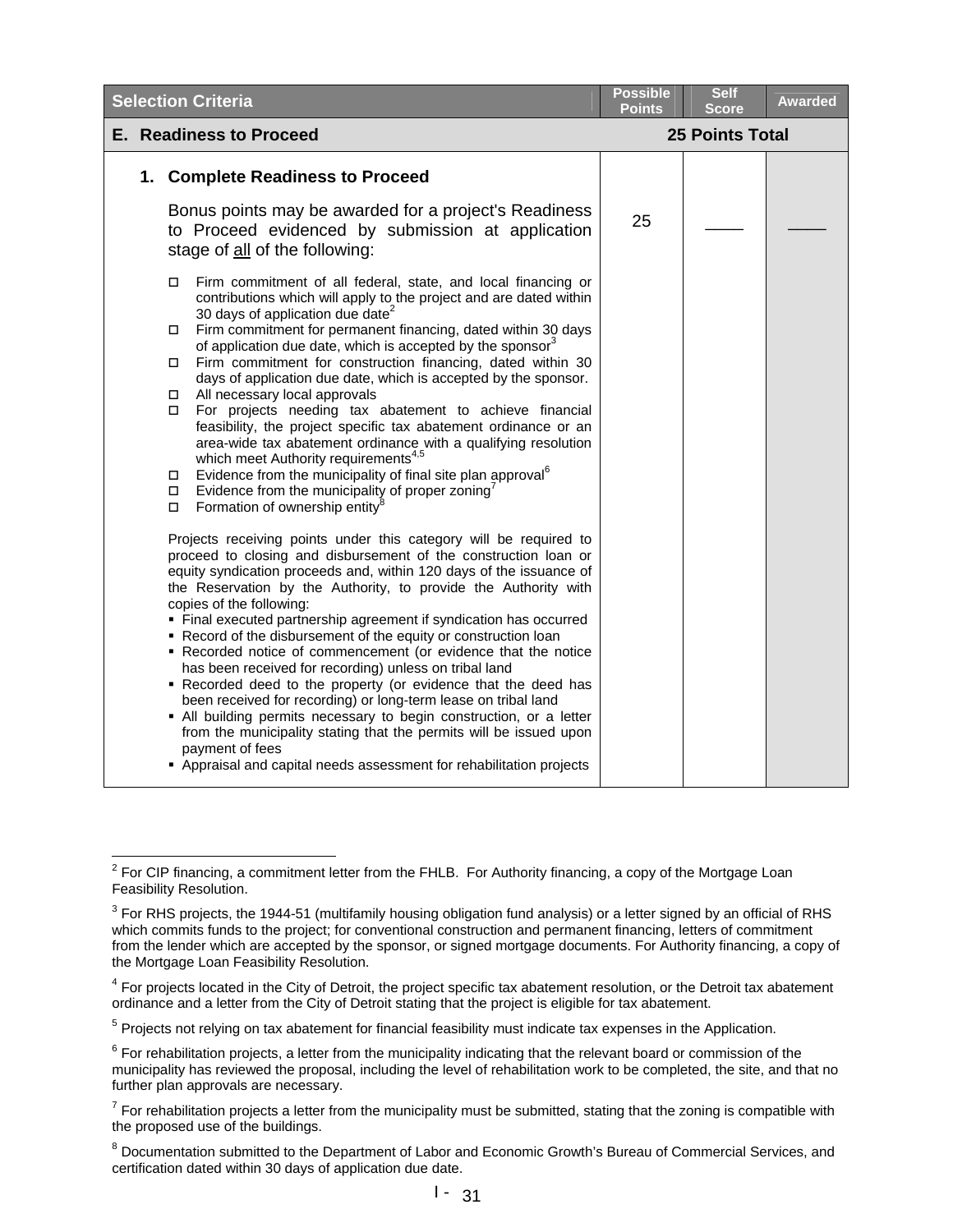|  | <b>Selection Criteria</b>                                                                                                                                                                                                                                                      | <b>Possible</b><br><b>Points</b> | <b>Self</b><br><b>Score</b> | <b>Awarded</b> |
|--|--------------------------------------------------------------------------------------------------------------------------------------------------------------------------------------------------------------------------------------------------------------------------------|----------------------------------|-----------------------------|----------------|
|  | 2. Partial Readiness to Proceed                                                                                                                                                                                                                                                |                                  |                             |                |
|  | If a project does not qualify for complete readiness to<br>proceed, it may receive points for each of the following.<br>A project that receives points in the preceding<br>section for complete readiness to proceed will not<br>be awarded additional points for these items: |                                  |                             |                |
|  | a. Firm commitment for construction financing that is<br>dated within 30 days of application due date and is<br>accepted by the sponsor (for Authority financing, a<br>copy of the Mortgage Loan Feasibility Resolution).<br>(Attach as Exhibit 9a)                            | 5                                |                             |                |
|  | b. Evidence from the municipality that the proposed<br>site is already properly zoned for the intended use. <sup>9</sup><br>(Attach as Exhibit 3)                                                                                                                              | 5                                |                             |                |
|  | c. Evidence from the municipality that the proposed<br>site has received site plan approval. <sup>10</sup><br>(Attach as Exhibit 16)                                                                                                                                           | 5                                |                             |                |

| <b>F. Preservation Developments</b>                                                                                                                                                                                                   | <b>20 Points Total</b> |  |  |
|---------------------------------------------------------------------------------------------------------------------------------------------------------------------------------------------------------------------------------------|------------------------|--|--|
| Preservation developments will receive points for the<br>following:*                                                                                                                                                                  |                        |  |  |
| 1. Less than 10% increase in rent over previous levels<br>following rehabilitation.                                                                                                                                                   | 10                     |  |  |
| 2. Preserving existing project-based tenant subsidies.                                                                                                                                                                                | 10                     |  |  |
| *All preservation developments receiving points will be<br>required to meet all preservation holdback threshold<br>requirements and underwriting standards, regardless of the<br>category or holdback the project is submitted under. |                        |  |  |

 $\overline{a}$ 

<span id="page-16-0"></span> $9$  These points will be available for rehabilitation projects only if a letter from the municipality is submitted with the application stating that the zoning is compatible with the proposed use of the building(s).

<span id="page-16-1"></span> $10$  These points will be available for rehabilitation projects only upon submission at application of a letter from the municipality indicating that the relevant board or commission of the municipality has reviewed the proposal, including the level of rehabilitation work to be completed, the site, and that no further plan approvals are necessary.